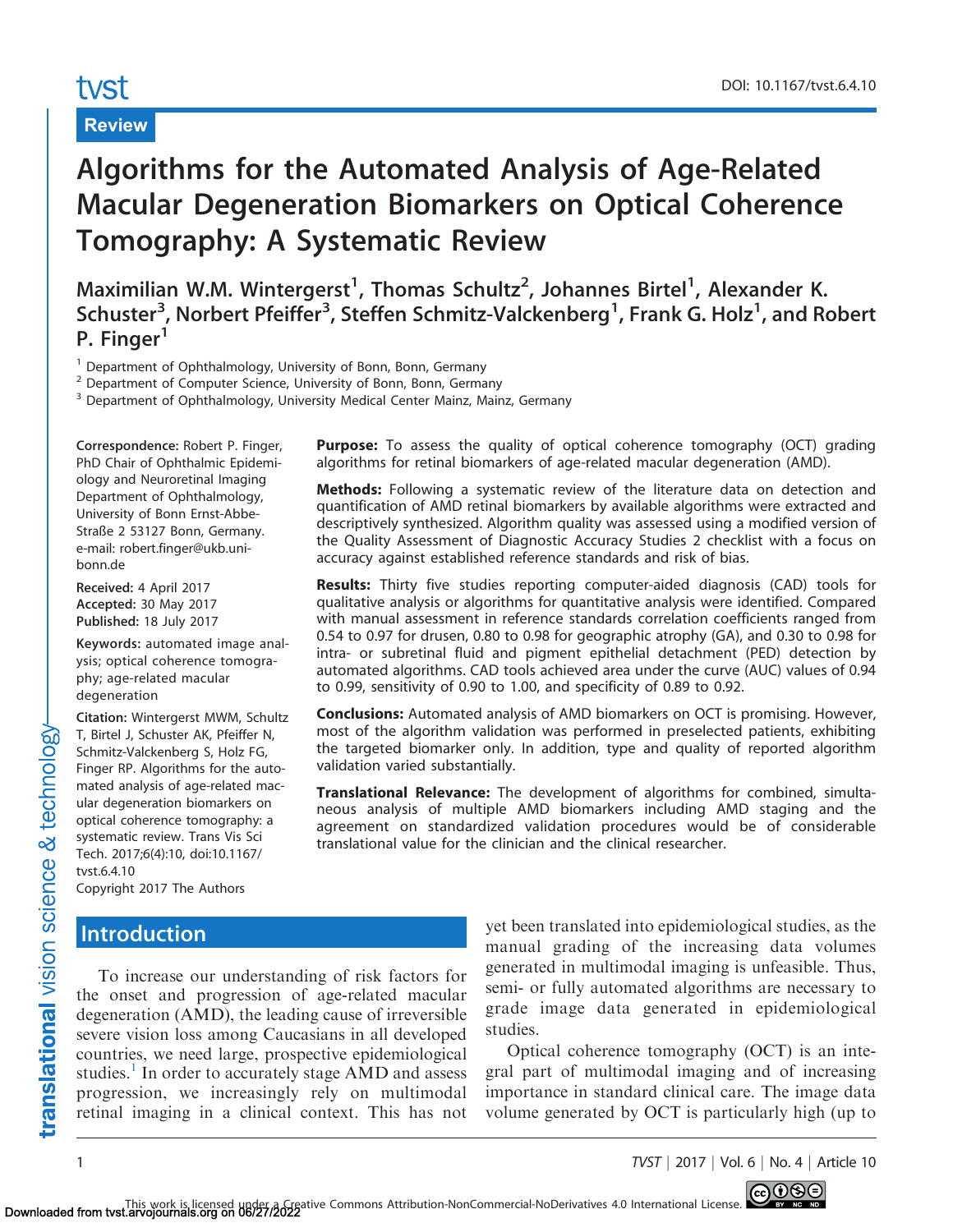<span id="page-1-0"></span>

Figure 1. Flowchart depicting the literature search on algorithms for analysis of AMD biomarkers on OCT.

hundreds of B-Scans per examination), its manual analysis can consume a tremendous amount of time and, to date, we lack established and validated means of semi- or fully automated grading for AMD biomarkers on OCT. The first, very general approach in automated OCT analysis was automated retinal layer segmentation with subsequent thickness calculations, which can be helpful in a variety of retinal diseases as an unspecific diagnostic marker. $<sup>2</sup>$  Howev-</sup> er, automated segmentation implemented in proprietary OCT software is of varying quality and frequently encounters segmentation errors in the presence of retinal pathology. $3-5$  Recently, substantial efforts have been made to develop automated image analysis for detection of AMD-specific biomarkers, like drusen, geographic atrophy (GA), and sub- and intraretinal fluid, enabling a more detailed quantification of these biomarkers.

Thus, in this article we present an overview of the currently available algorithms for semi- and fully automated OCT image analysis of retinal AMD biomarkers.

# Methods

## Eligibility Criteria for Considering Studies for This Review

### Search Methods for Identifying Studies

Our search strategy, selection of publications, and reporting of results were conducted in accordance with the Cochrane recommendations for systematic reviews. Literature was searched in MEDLINE, MEDLINE In-Process, Science Citation Index Expanded, Conference Proceedings Citation Index - Science, Book Citation Index - Science, Emerging Sources Citation Index, Korean Citation Index, and Scientific Electronic Library Online Citation Index for published studies up to March 2016. Detailed information about the search terms and formulas can be found in [Supplementary Table S1.](http://tvst.arvojournals.org/data/Journals/TVST/936356/tvst-06-04-02_s01.pdf) The initial search yielded 926 articles. After screening of all abstracts for eligibility, 65 references were included in the full-text review (Fig. 1). Study authors were contacted to provide additional data if required. Reference lists of manuscripts reviewed in full were hand searched for additional relevant articles. All included studies reported having obtained ethics approval.

### Study Selection

Articles reporting algorithms quantifying or qualitatively analyzing retinal biomarkers of AMD on OCT images were included. Studies using OCT angiography or polarization-sensitive OCT were excluded, as were nonhuman studies. A huge body of literature is available on the general topic of automated OCT image analysis and much of it may, with some modifications, be applicable to AMD. However, in order to limit the scope of our already quite extensive survey, we decided to exclude works that did not report qualitative or quantitative AMD biomarker analysis. For example, studies improving visualization only or reporting retinal layer segmentation or retinal thickness measurements only were deemed irrelevant for this review. In case of any uncertainty a senior investigator (RPF) was consulted. Conference abstracts were excluded in case they were later published as a journal article, which was included in the review.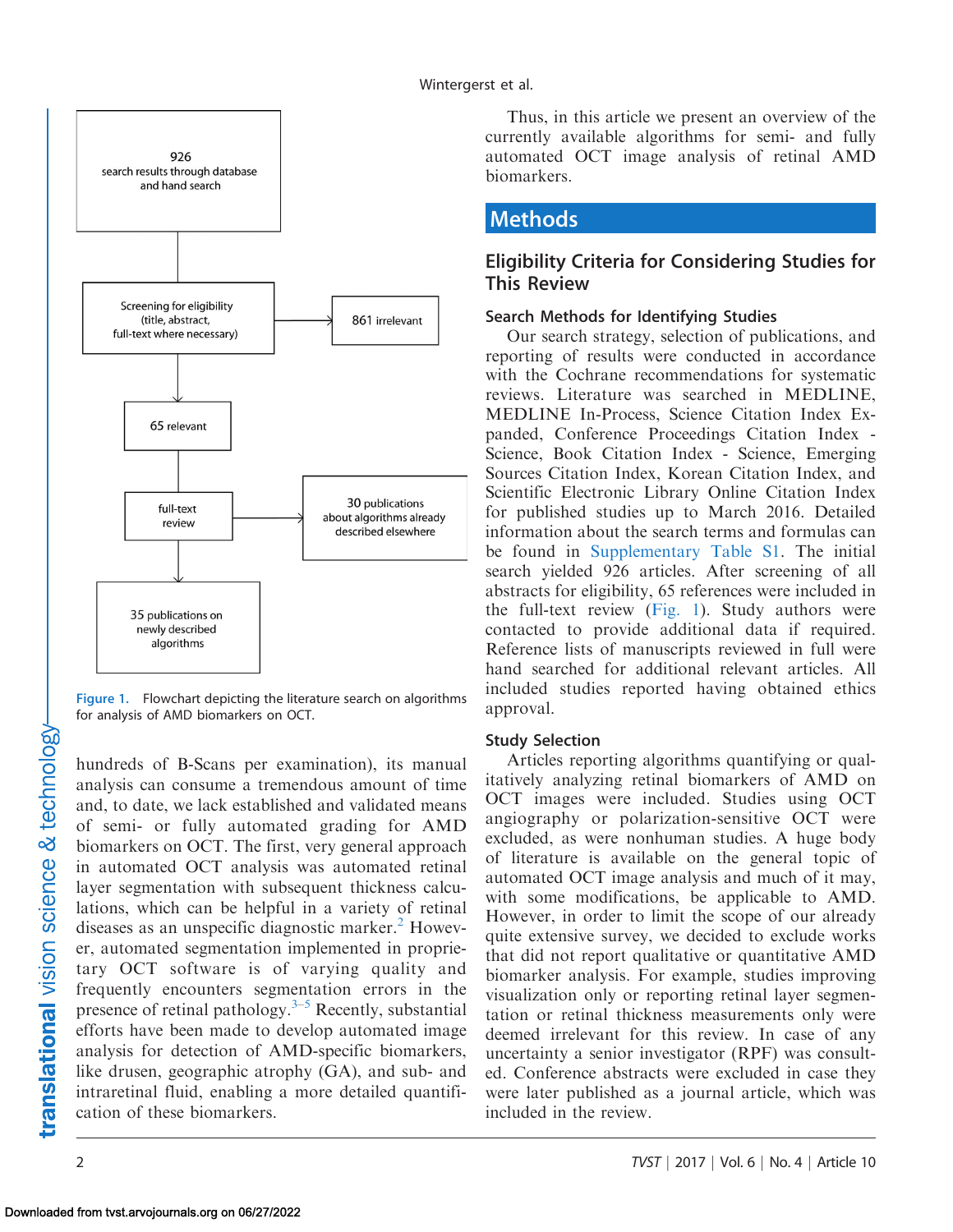### Data Collection and Risk of Bias Assessment

Data on OCT devices and image acquisition protocols, number of included eyes, used reference standards, algorithm functionality, validity, reliability, limitations, relations to other algorithms, key conclusions of the authors, and other relevant information were extracted. Two independent assessors (MWMW and JB) used a modified version of the Quality Assessment of Diagnostic Accuracy Studies 2 (QUADAS-2) checklist (see [Supplementary Table S2](http://tvst.arvojournals.org/data/Journals/TVST/936356/tvst-06-04-02_s01.pdf) for details), which was adapted to the requirements for assessment of automated OCT analysis by including the following: algorithm training/development and testing in separate patient collectives, objective comparison to reference standard with index test, manual double grading for the reference standard, and blinding of graders and intragrader repeatability. Risk of bias was assessed regarding patient selection, conduct, and interpretation of index and reference tests and flow and timing. Agreement on study quality was high between both assessors with a kappa score of 0.85. Any ambiguities were adjudicated by a senior investigator (RPF). Risk of bias was defined as high if it was increased in any of the aforementioned fields. A summarizing statement regarding increased risk of bias is included in [Tables 1](#page-3-0) through [5](#page-13-0). Detailed assessments of risk of bias are provided in [Supplementary Table S2.](http://tvst.arvojournals.org/data/Journals/TVST/936356/tvst-06-04-02_s01.pdf)

### Data Synthesis and Analysis

Algorithms were categorized based on qualitative or quantitative analysis, and the latter were further categorized dependent on the analyzed biomarkers. Quality of the algorithms was assessed by comparison of their reported accuracy with the reference standard employed in each respective study as well as by assessing the appropriateness of chosen reference standards and validation samples.

### Results

We identified a total of 35 algorithms for automated or semiautomated analysis of retinal AMD biomarkers on OCT ([Fig. 1\)](#page-1-0). These include 27 for quantitative and eight for qualitative assessment. Algorithms for the quantitative analysis include the following biomarkers: drusen, GA, pigment epithelial detachment (PED), and intra-/subretinal fluid (Fig. 2). Algorithms for qualitative analysis will be referred to as computer-aided diagnosis (CAD) tools. The algorithm characteristics are summarized



Figure 2. Overview of the entity of included algorithms.

in [Tables 1](#page-3-0) through [5](#page-13-0). Quantitative algorithms will be presented by detected biomarker. For each category, one exemplary algorithm is presented in brief and interesting aspects of additional algorithms are highlighted.

In brief, algorithmic image analysis is based on intensity values, intensity gradients, and pixel position within the image, which was used to generate a segmentation of retinal layers or pathological structures. Based on the two-dimensional analysis, a threedimensional interpolation can be generated for further analysis. En face images can be generated by axial projection, referred to as summed voxel projection (SVP). This can also be calculated for only a part of the axial intensity, resulting in a partial SVP (e.g., only for a specific part of the image, such as a segmented layer on OCT). The different image processing approaches used by the reviewed algorithms are listed in [Supplementary Table S3.](http://tvst.arvojournals.org/data/Journals/TVST/936356/tvst-06-04-02_s01.pdf)

### Drusen

Seven algorithms were published on drusen detection, mainly focusing on area covered by drusen and total drusen volume, but also on drusen number and maximum diameter (see [Table 1\)](#page-3-0). Where available, their coefficient of correlation (CC) ranged from 0.54 to 0.97 when validated against manual grading on OCT or color fundus photography (CFP). All except one algorithm<sup>6</sup> relied on calculation of the difference between the actual retinal pigment epithelium (RPE)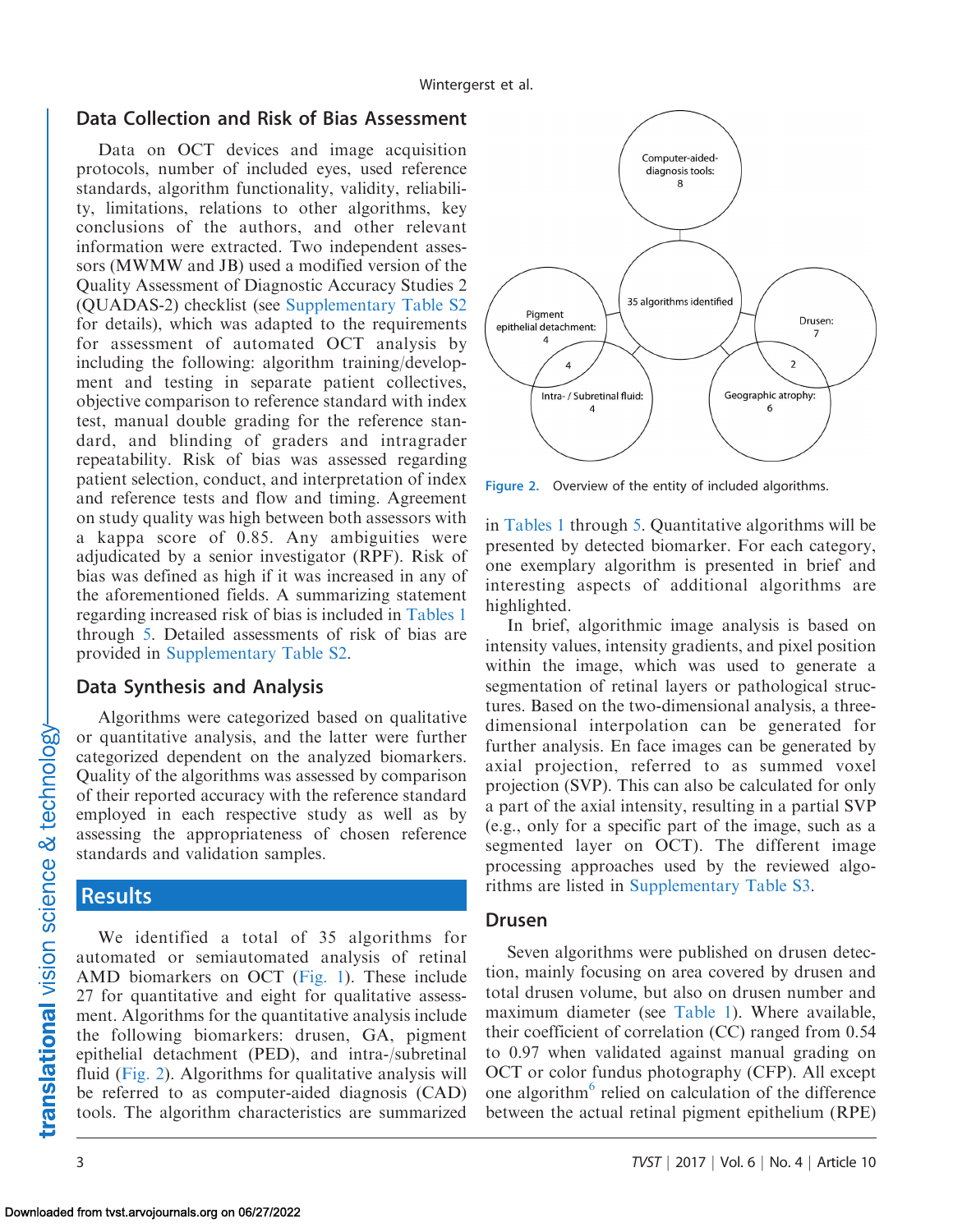<span id="page-3-0"></span>

| Related Studies<br>Applications<br>and Clinical | characteristics like shape and<br>ndividually defined in an en                                                                                                                                                                                 |                                                                                                                   | up of drusen over 24 months<br>algorithm for drusen number                                                                                                      |                                                                                                                 | development based on drusen                                                                       | study to analyze association of<br>drusen area and volume with                                  |
|-------------------------------------------------|------------------------------------------------------------------------------------------------------------------------------------------------------------------------------------------------------------------------------------------------|-------------------------------------------------------------------------------------------------------------------|-----------------------------------------------------------------------------------------------------------------------------------------------------------------|-----------------------------------------------------------------------------------------------------------------|---------------------------------------------------------------------------------------------------|-------------------------------------------------------------------------------------------------|
|                                                 | mathematically determined<br>face OCT image; algorithm<br>abstract on this algorithm;<br>implemented in DOCTRAP<br>internal reflectivity were<br>Region of interest can be<br>Toth et al. <sup>14</sup> : Conference<br>also individual drusen | Algorithm implemented in<br><b>DOCTRAP</b>                                                                        | Algorithm was implemented in<br>Diniz et al. <sup>12</sup> : extension of this<br>Yehoshua et al. <sup>19</sup> : OCT follow-<br>Cirrus software<br>calculation | Gregori et al. <sup>18</sup> : OCT follow-up<br>of drusen over 6 months                                         | Nathoo et al. <sup>20</sup> : algorithm used<br>for prediction of GA<br>load                      | algorithm for cross-sectional<br>demographic features<br>Diniz et al. <sup>21</sup> : used this |
| Risk of<br>Bias                                 | Unclear                                                                                                                                                                                                                                        | Unclear                                                                                                           | Unclear                                                                                                                                                         |                                                                                                                 |                                                                                                   |                                                                                                 |
| (Reference Standard)<br>Performance             | No validation                                                                                                                                                                                                                                  | ICC: 0.94 (CFP)                                                                                                   | drusen area: 7.5%-9.2%<br>Coefficient of variation:<br>drusen volume: 8.0%-<br>11.2%                                                                            | volume: 0.94 and drusen<br>Nittala et al. <sup>16</sup> : ICC drusen<br>area: 0.64 (OCT) (risk of<br>bias: low) | drusen area: 0.54-0.60<br>Yehoshua et al. <sup>17</sup> : ICC<br>(CFP) (risk of bias:<br>unclear) | area: 0.70-0.81 (CFP) (risk<br>Gregori et al. <sup>18</sup> : ICC drusen<br>of bias: unclear)   |
| Characteristics<br>Algorithm                    | segmentation + ideal<br>path finding- <sup>13</sup> and<br>Threshold-, shortest<br>interpolated RPE<br>active contours-<br>layer + manual<br>based RPE<br>correction                                                                           | segmentation +<br>contours-based<br>irregularities within<br>RPE contour +<br>manual correction<br>RPE.<br>Active | segmentation + ideal<br>interpolated RPE<br>Proprietary RPE<br>layer                                                                                            |                                                                                                                 |                                                                                                   |                                                                                                 |
| <b>Dutput</b>                                   | (semiautomated)<br>Area, volume,<br>number                                                                                                                                                                                                     | (semiautomated)<br>Area                                                                                           | perifoveal circles<br>Area, volume (3-<br>and full scan<br>(automated)<br>and 5-mm<br>analysis)                                                                 |                                                                                                                 |                                                                                                   |                                                                                                 |
| Reference                                       | Farsiu et al                                                                                                                                                                                                                                   | Jain et al. <sup>6</sup>                                                                                          | Gregori et al. <sup>15</sup>                                                                                                                                    |                                                                                                                 |                                                                                                   |                                                                                                 |

Table 1. Algorithms for Drusen Quantification

Table 1. Algorithms for Drusen Quantification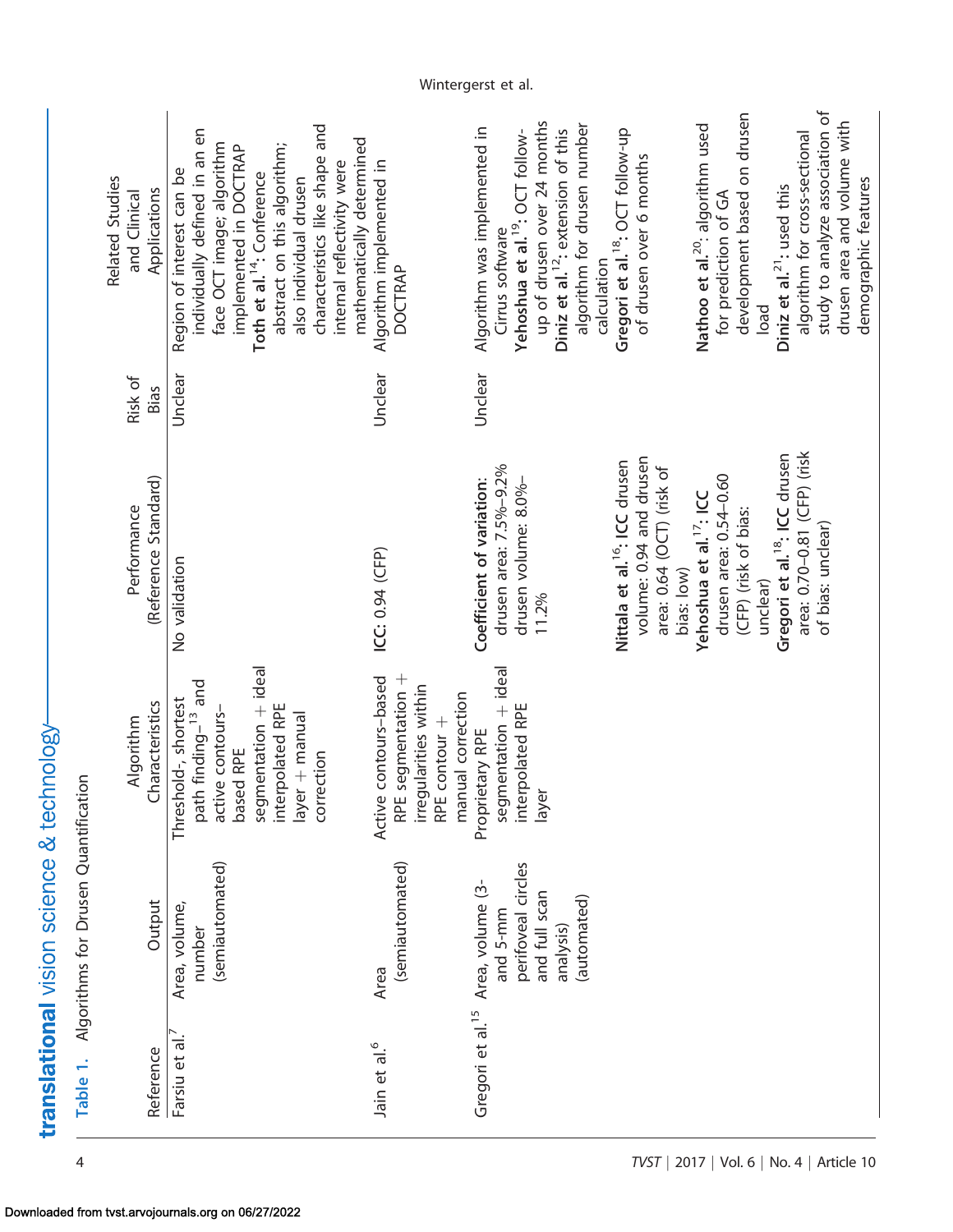| Table 1.                   | Continued                                           |                                                           |                                                                   |                         |                                                             |
|----------------------------|-----------------------------------------------------|-----------------------------------------------------------|-------------------------------------------------------------------|-------------------------|-------------------------------------------------------------|
|                            |                                                     | Algorithm                                                 | Performance                                                       | Risk of                 | Related Studies<br>and Clinical                             |
| Reference                  | Output                                              | Characteristics                                           | (Reference Standard)                                              | <b>Bias</b>             | Applications                                                |
| $\frac{1}{10}$<br>Iwama et | face (automated)<br>diameter in en<br>Area, maximal | segmentation +<br>Bruch's membrane<br>Threshold-based RPE | Agreement within AREDS<br>maximum drusen size:<br>grading system: | (index<br>test)<br>High |                                                             |
|                            |                                                     | detection in en face<br>calculation + edge                | 94.4%, drusen area:<br>77.8% (CFP)                                |                         |                                                             |
|                            |                                                     | OCT image                                                 | Segmentation failures: in<br>3.13% of all images                  |                         |                                                             |
|                            |                                                     |                                                           | (criteria of Ishikawa et<br>al. <sup>22</sup> were used)          |                         |                                                             |
| Chen et al. <sup>9</sup>   | Area, volume                                        | Threshold-based RPE                                       | CC drusen area: 0.94-0.97                                         | High                    | OCT follow-up of drusen for 1                               |
|                            | (automated)                                         | segmentation + ideal<br>interpolated RPE                  |                                                                   | (flow<br>and            | patient for nearly 3 years in<br>this study;                |
|                            |                                                     |                                                           | OR (SD): 76.3 (+-11.3) % -                                        | timing)                 | de Sisternes et al. <sup>10</sup> : extension               |
|                            |                                                     | layer                                                     | 67.2 $(+9.14)\%$ (OCT)                                            |                         | of this algorithm for a total of                            |
|                            |                                                     |                                                           |                                                                   |                         | 11 drusen features, OCT                                     |
|                            |                                                     |                                                           |                                                                   |                         | follow-up of drusen over 5                                  |
|                            |                                                     |                                                           |                                                                   |                         | years                                                       |
| de Sisternes               | 11 drusen features                                  | Features derived from                                     | Focus is on predicting                                            | Unclear                 | Algorithm is based on the                                   |
| $et$ al. <sup>10</sup>     | (automated)                                         | segmentation using                                        | disease progression:                                              |                         | drusen detection algorithm by<br>Chen et al. <sup>9</sup> ; |
|                            |                                                     | algorithm by Chen et<br>al. <sup>9</sup> : drusen shape,  | AUC: 0.74 (sensitivity/                                           |                         | An algorithm for likelihood of                              |
|                            |                                                     | geometry and                                              | specificity: 81.0%, 51.2%)                                        |                         | progression from early/                                     |
|                            |                                                     | reflectivity, drusen                                      | Accuracy of derived                                               |                         | intermediate AMD to                                         |
|                            |                                                     | number, mean area,                                        | features as such is not                                           |                         | exudative AMD calculation                                   |
|                            |                                                     | and volume per                                            | validated                                                         |                         | was developed based on an                                   |
|                            |                                                     | druse, maximum                                            |                                                                   |                         | OCT follow-up of drusen over                                |
|                            |                                                     | drusen height, total                                      |                                                                   |                         | 5 years                                                     |
|                            |                                                     | drusen area, density                                      |                                                                   |                         |                                                             |
|                            |                                                     | of affected area, and                                     |                                                                   |                         |                                                             |
|                            |                                                     | slope and texture                                         |                                                                   |                         |                                                             |
|                            |                                                     | properties of drusen.                                     |                                                                   |                         |                                                             |

Wintergerst et al.

# translational vision science & technology-

Downloaded from tvst.arvojournals.org on 06/27/2022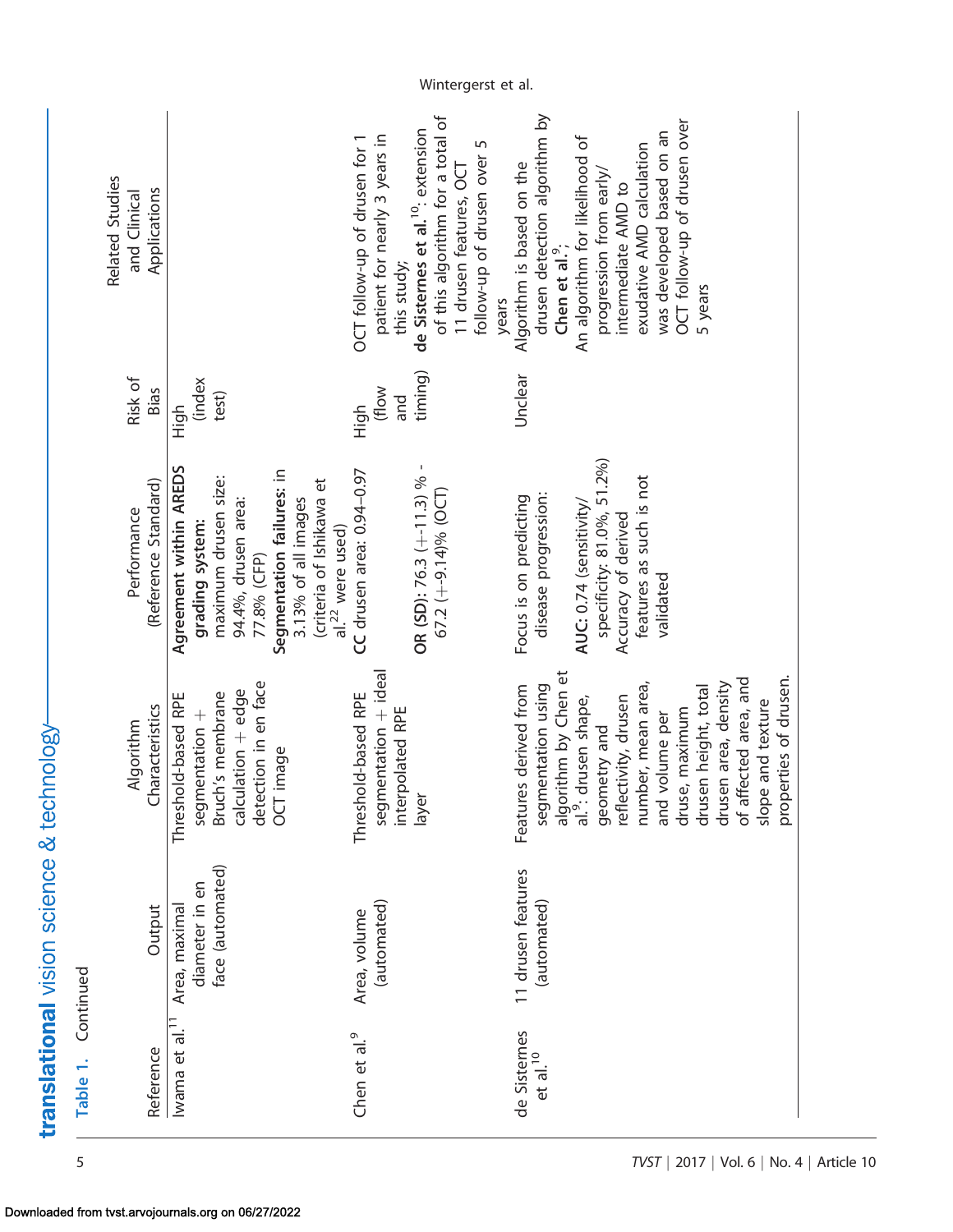| Table 1. Continued                               |                                                                                                 |                                                                                                                                                                                                                                                                                             |                 |                                                                                                                                                      |
|--------------------------------------------------|-------------------------------------------------------------------------------------------------|---------------------------------------------------------------------------------------------------------------------------------------------------------------------------------------------------------------------------------------------------------------------------------------------|-----------------|------------------------------------------------------------------------------------------------------------------------------------------------------|
| Output<br>Reference                              | <b>haracteristics</b><br>Algorithm                                                              | (Reference Standard)<br>Performance                                                                                                                                                                                                                                                         | Risk of<br>Bias | <b>Related Studies</b><br>Applications<br>and Clinical                                                                                               |
| (automated)<br>Diniz et al. <sup>12</sup> Number | derived RPE elevation<br>counting of drusen<br>clusters in Cirrus-<br>Identification and<br>map | Mean drusen number (SD):<br>automated OCT vs. 53.7<br>analysis vs. $100$ $(\pm 16.2)$<br>$(\pm 13.2)$ in manual CFP<br>in manual IR analysis<br>Drusen number with<br>underestimation of<br><b>Bland-Altman plots:</b><br>increasing drusen<br>13.2 $(\pm 3.19)$ in<br>increasing<br>amount | Unclear         | number and individual drusen<br>Gregori G. et al. <sup>15</sup> for drusen<br>Extension for algorithm from<br>size calculation                       |
| overlap ratio; SD, standard deviation.           |                                                                                                 |                                                                                                                                                                                                                                                                                             |                 | AUC, area under the curve; CFP, color fundus photography; DOCTRAP, Duke OCT retinal analysis program; ICC, intraclass correlation; IR, infrared, OR, |

Wintergerst et al.

segmentation and a calculated ideal RPE or Bruch's membrane. Two algorithms $6,7$  used active contours for RPE segmentation in which an object is delineated by an energy-minimizing contour guided by the surrounding image (e.g., based on intensity gradients and internal forces dependent on the contour itself such as continuity and smoothness). $8 \text{ In the algorithm}$  $8 \text{ In the algorithm}$ by Chen et al., $\frac{5}{3}$  the RPE was detected using an intensity threshold and interpolated to achieve a smooth line. First, an ideal RPE free of any deformations and then the difference between the ideal and real RPE layer were calculated for drusen identification. Finally, using an en face projection, possible false-positive drusen were removed if they are only present in one B-scan or based on their intensity or shape information. De Sisternes et al. $^{10}$  $^{10}$  $^{10}$  published an approach in which 11 drusen features, including information about drusen geometry, reflectivity, texture, number, area, and volume were used for the calculation of likelihood of progression from early and intermediate to exudative AMD. Piecewise linear regression with Lasso regularization was used and prediction of progression was estimated. A frequent limitation of algorithms for drusen detection was underestimation of overall drusen burden.<sup>[9](#page-16-0),[11,12](#page-16-0)</sup> The authors attributed this to a ''blind angle'' of the algorithms for very small drusen with only minimum RPE elevation because of necessary preprocessing steps for noise reduction and absolute thresholds for RPE deviations detected as drusen.

### Geographic Atrophy

Six algorithms on GA detection and area calculation were published [\(Table 2](#page-6-0)). Where available, their CC and overlap ratio (OR) ranged from 0.80 to 0.98 and 0.59 to 0.82, respectively, when validated against manual grading in partial OCT SVP, fundus-autofluorescence (FAF), and red-free photography (RFP). The common approach for GA detection on OCT was a partial SVP of the choroid based on the increase in reflectance intensity underneath Bruch's membrane in the area of GA. Chen et al. $^{23}$  published an exemplary algorithm using this approach. Their algorithm first segmented the RPE with an adopted version of the RPE-detection method used for their drusen detection algorithm. $9$  Then, a partial SVP beneath the RPE was generated and the average axial intensity within this slab was used to generate an en face image. In the en face projection, an active contour model identified GA. In order to speed up the algorithm, a global binarization method was used to narrow down the image regions analyzed for GA. In those cases where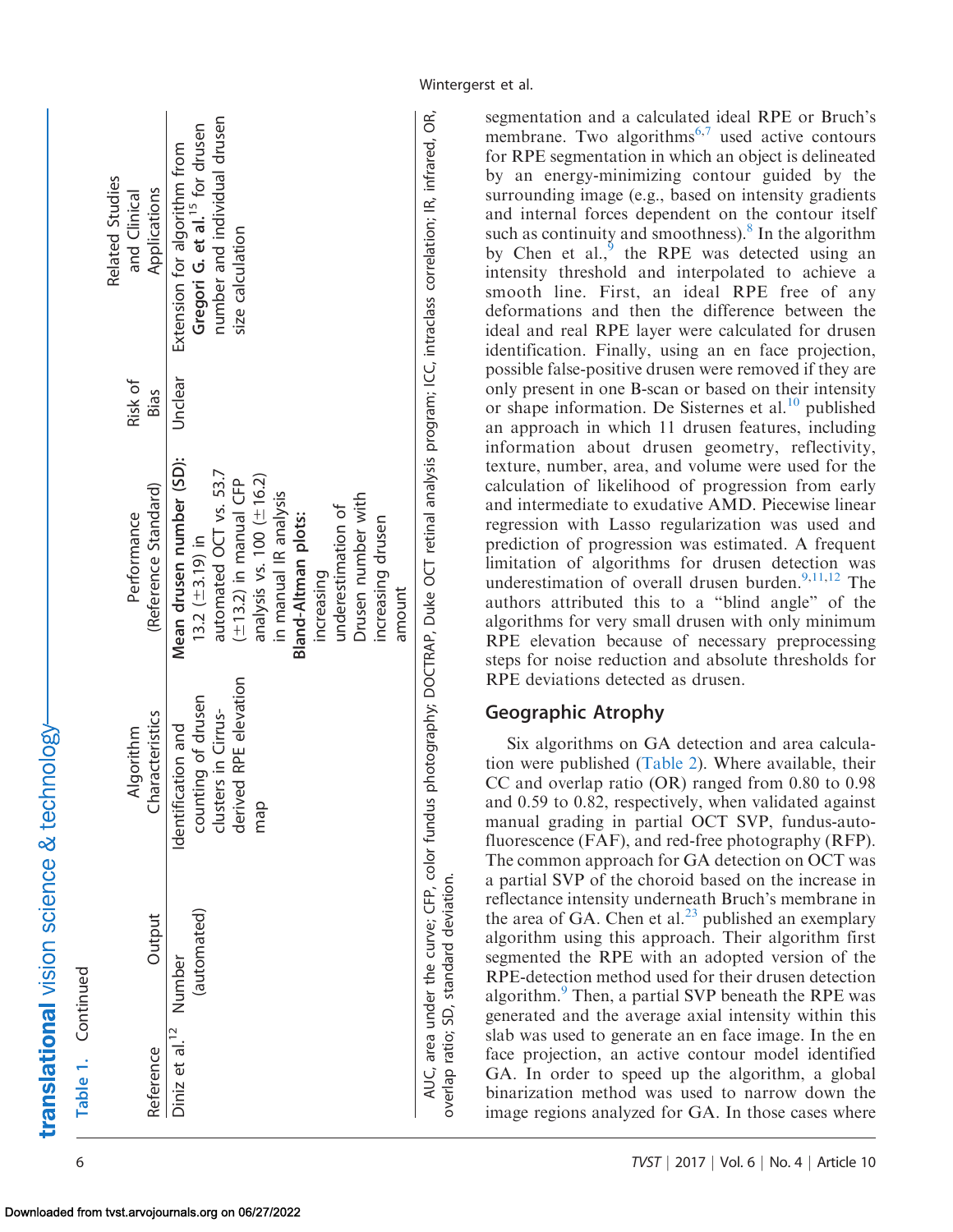<span id="page-6-0"></span>

|                                                  | Related Studies<br>and Clinical | Applications         |                                                                     | Algorithm was implemented         | in Cirrus software;<br>Chen et al. <sup>23</sup> : comparison | with their own algorithm | Nathoo et al. <sup>20</sup> : algorithm | used for prediction of GA      | development based on | drusen load       | Diniz et al. <sup>21</sup> : used algorithm | for cross-sectional study to | analyze association of RPE | atrophy area with | demographic features         |                    |                    |                 |              |                                 |                 |             |                                                    |                        |                    |                    | Niu et al.: (Niu S, et al. | /OVS 2015;56: ARVO E- | abstract 2839) | advancement of this      | algorithm for automated | detection of candidate | regions of future GA<br>development |  |
|--------------------------------------------------|---------------------------------|----------------------|---------------------------------------------------------------------|-----------------------------------|---------------------------------------------------------------|--------------------------|-----------------------------------------|--------------------------------|----------------------|-------------------|---------------------------------------------|------------------------------|----------------------------|-------------------|------------------------------|--------------------|--------------------|-----------------|--------------|---------------------------------|-----------------|-------------|----------------------------------------------------|------------------------|--------------------|--------------------|----------------------------|-----------------------|----------------|--------------------------|-------------------------|------------------------|-------------------------------------|--|
|                                                  |                                 | Risk of Bias         | Unclear                                                             | Unclear                           |                                                               |                          |                                         |                                |                      |                   |                                             |                              |                            |                   |                              |                    |                    |                 |              |                                 |                 |             | (reference<br>High                                 | standard)              |                    |                    | High                       | (reference            | standard)      |                          |                         |                        |                                     |  |
|                                                  | Performance                     | (Reference Standard) | OR: 98.6%-99.8%<br>(OCT en face)                                    | ICC: 0.80 (partial<br>SVP)        | Mean area (SD):                                               | manual grading in        | en face OCT: 6.43                       | $(\pm 4.78)$ mm <sup>2</sup> , | manual grading in    | partial SVP: 6.41 | $(\pm 4.88)$ mm <sup>2</sup> and            | automated                    | measurement in             | partial SVP: 5.27 | $(\pm 3.68)$ mm <sup>2</sup> | Bland-Altman plot: | larger differences | with increasing | lesion size. | Chen et al. <sup>23</sup> : CC: | 0.81 (FAF); OR: | 59.3% (FAF) | Mean Dice similarity<br>coefficient (SD):          | $(60.0 \pm 0.87)$      | Area correlation:  | 0.93 (partial SVP) | CC: 0.97 (partial SVP),    | $0.96$ (FAF) and      | 0.82 (Cirrus   | software <sup>24</sup> ) | OR: 65.9% (FAF) and     | 72.6% (partial SVP)    |                                     |  |
|                                                  | Algorithm                       | Characteristics      | Active contours-based<br>GA segmentation in<br>partial and full SVP | segmentation based<br>Proprietary | on partial SVP                                                |                          |                                         |                                |                      |                   |                                             |                              |                            |                   |                              |                    |                    |                 |              |                                 |                 |             | detection $-$ <sup>28</sup> and<br>Optimal surface | level sets-29,30 based | GA segmentation in | partial SVP        | Active contours-based      | GA segmentation in    | partial SVP    |                          |                         |                        |                                     |  |
|                                                  |                                 | Output               | automated)<br>Area (semi-                                           | (automated)<br>Area               |                                                               |                          |                                         |                                |                      |                   |                                             |                              |                            |                   |                              |                    |                    |                 |              |                                 |                 |             | automated)<br>Area (semi-                          |                        |                    |                    | Area (semi-                | automated)            |                |                          |                         |                        |                                     |  |
| Algorithms for GA and GA + Drusen Quantification |                                 | Reference            | Tsechpenakis et al. <sup>26</sup>                                   | Yehoshua et al. <sup>24</sup>     |                                                               |                          |                                         |                                |                      |                   |                                             |                              |                            |                   |                              |                    |                    |                 |              |                                 |                 |             | Hu et al. $27$                                     |                        |                    |                    | Chen et al. <sup>23</sup>  |                       |                |                          |                         |                        |                                     |  |
| Table 2.                                         |                                 |                      | $\mathfrak{F}$                                                      |                                   |                                                               |                          |                                         |                                |                      |                   |                                             |                              |                            |                   |                              |                    |                    |                 |              |                                 |                 |             |                                                    |                        |                    |                    |                            |                       |                |                          |                         |                        |                                     |  |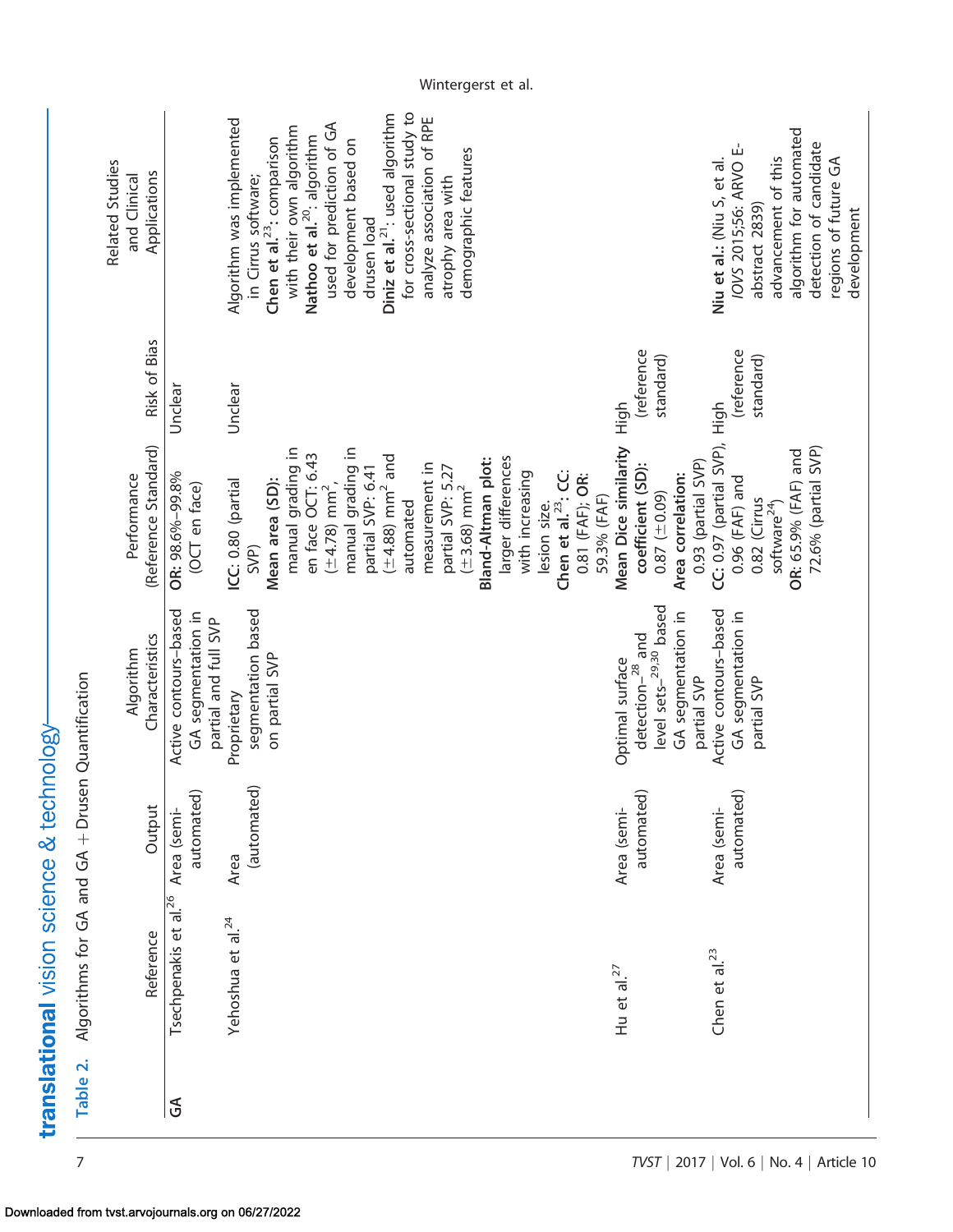|                         | Reference                                                                            | Output                      | Characteristics<br>Algorithm                                                                                                                     | (Reference Standard)<br>Performance                                                               | Risk of Bias                    | <b>Related Studies</b><br>Applications<br>and Clinical                                                                                                                                                                            |
|-------------------------|--------------------------------------------------------------------------------------|-----------------------------|--------------------------------------------------------------------------------------------------------------------------------------------------|---------------------------------------------------------------------------------------------------|---------------------------------|-----------------------------------------------------------------------------------------------------------------------------------------------------------------------------------------------------------------------------------|
|                         | ARVO E-abstract<br>(Tadarati M, et al.<br>IOVS 2015;56:<br>Tadarati et al.*<br>2855) | (automated)<br>Area         | Conference abstract;<br>details not given                                                                                                        | CC: 0.88/0.94 (right,<br>0.85/0.84 (RFP)<br>left eye)(CFP),<br>and 0.83/0.90<br>(FAF)             |                                 |                                                                                                                                                                                                                                   |
|                         | Niu et al. <sup>31</sup>                                                             | (automated)<br>Area         | GA segmentation in<br>Level sets <sup>29,30</sup> -based<br>partial SVP                                                                          | OR: 81.9% (OCT) and<br>CC: 0.98 (OCT) and<br>0.94 (FAF)                                           | (reference<br>standard)<br>High | validation as in Chen et<br>Same two datasets for<br>Algorithm accuracy<br>al. <sup>23</sup> were used;                                                                                                                           |
|                         |                                                                                      |                             |                                                                                                                                                  | 70% (FAF)                                                                                         |                                 | algorithm of Chen et al. <sup>23</sup><br>compared to the                                                                                                                                                                         |
| drusen<br>$\frac{1}{2}$ | Chiu et al. <sup>25</sup>                                                            | RPEDC volume<br>(automated) | abnormal thickening<br>detection of drusen<br>RPEDC segmentation<br>based on shortest<br>and atrophy via<br>path in derived<br>$graph^{13,32} +$ | volume difference<br>RPEDC thickness<br>$(SD): 3.2 (+-2.6)$<br>Reliability: mean<br>Mean error in | unclear                         | Algorithm partially based on<br>algorithm with manual<br>partially based on this<br>Folgar et al. <sup>34</sup> : used this<br>Farsiu et al. <sup>33</sup> : CAD tool<br>Chiu et al. <sup>32</sup> ,<br>algorithm                 |
|                         | Folgar et al. <sup>34</sup>                                                          | RPEDC volume                | RPEDC segmentation<br>and thinning                                                                                                               | $(\pm 1.57)$ % (OCT)<br>No validation<br>$(5D) = 1.6$                                             | Low                             | DOCTRAP was used for<br>correction                                                                                                                                                                                                |
|                         |                                                                                      | automated)<br>(semi-        | $graph^{13,32} + manual$<br>based on shortest<br>path in derived                                                                                 |                                                                                                   |                                 | Algorithm from Chiu et al. <sup>25</sup><br>was used with manua<br>segmentation;                                                                                                                                                  |
|                         |                                                                                      |                             | abnormal thickening<br>detection of drusen<br>and atrophy via<br>$correction +$                                                                  |                                                                                                   |                                 | progression based on<br>RPEDC thinning<br>Prediction of AMD<br>correction;                                                                                                                                                        |
|                         |                                                                                      |                             | and thinning                                                                                                                                     |                                                                                                   |                                 | thickening                                                                                                                                                                                                                        |
|                         |                                                                                      |                             |                                                                                                                                                  |                                                                                                   |                                 | * This reference included not enough information for risk of bias assessment. CC, coefficient of correlation; CFP, color fundus photography; DOCTRAP,<br>Duke OCT retinal analysis program; FAF, fundus autofluorescence; GA, geo |

translational vision science & technology-

Table 2. Continued

Table 2. Continued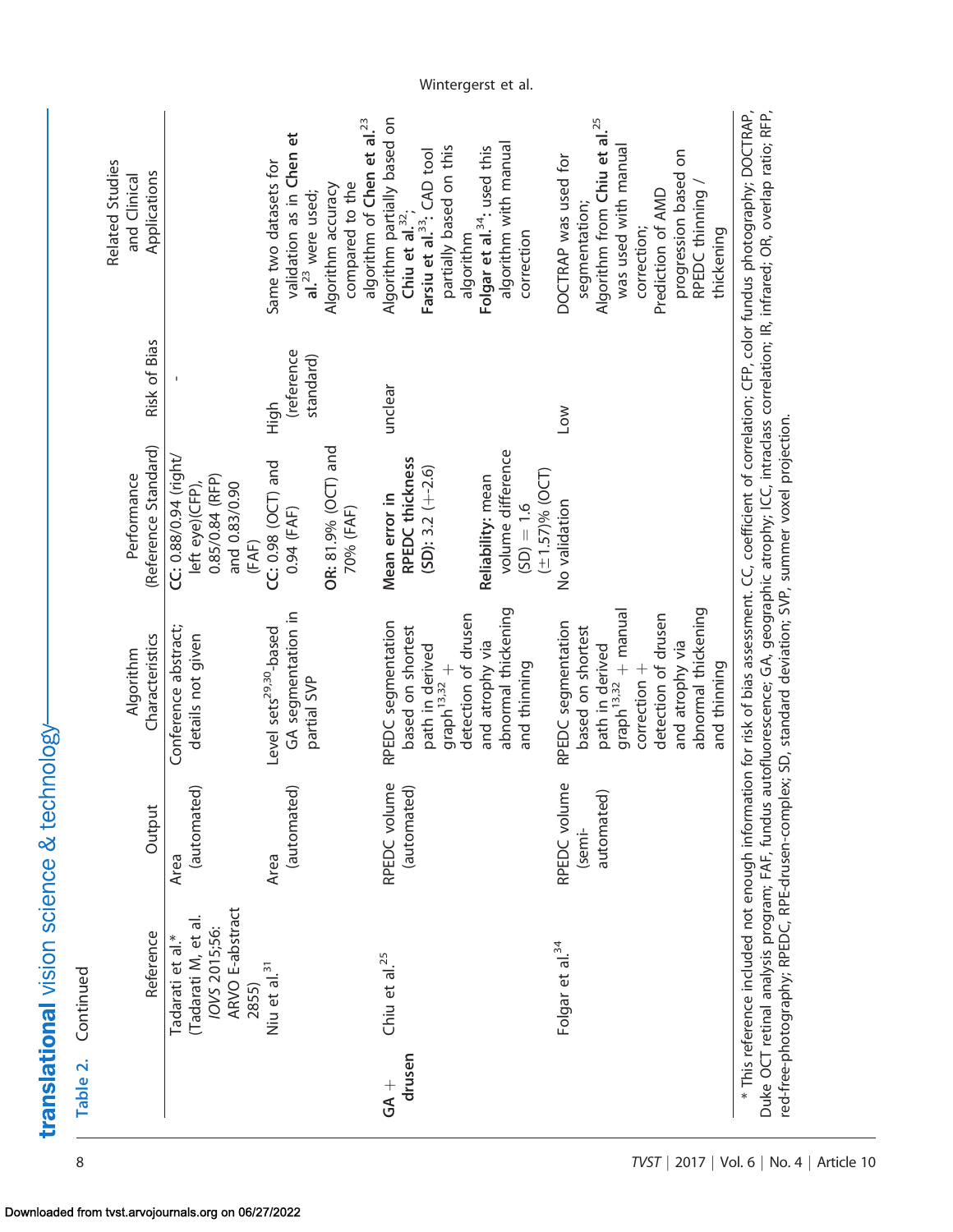the binarization results were far away from the real GA boundaries, a region around the GA was specified manually for further GA analysis. The algorithm was also compared with the algorithm described by Yehoshua et al., $^{24}$  currently implemented in the Cirrus Software (Carl Zeiss Meditec, Jena, Germany). A limitation of the algorithm by Chen et al. $^{23}$  was a generally underestimated GA area.

### Geographic Atrophy and Drusen

One algorithm combined GA and drusen detection and was published in a fully automated and a semiautomated version ([Table 2](#page-6-0)). Chiu et al. $^{25}$  used abnormal thinning and thickening of a multiple-layer complex called RPE-drusen complex (RPEDC), defined by the inner aspect of the RPE plus drusen material and the outer aspect of Bruch's membrane, in order to identify GA and drusen, respectively. Subretinal drusenoid deposits were also included in the RPEDC. After image downsampling, binarization was used to separate the hyperreflective inner layers (retinal nerve fiber layer and the two plexiform layers) from the outer hyperreflective RPEDC. Subsequently, the internal limiting membrane, the inner border of the RPEDC and Bruch's membrane were segmented by iteratively finding shortest paths in a derived graph. In this approach, each pixel corresponds to a node, edge weights were based on intensity gradients, and shortest paths were found between the left and right image boundaries. The algorithm was less accurate on OCT scans containing both GA and drusen versus solely drusen. Beside the validation against manual segmentation on OCT, no additional statistical analysis was reported.

## Pigment Epithelial Detachment

Out of four algorithms quantifying PED volume ([Table 3](#page-9-0)), two<sup>[35](#page-17-0),[36](#page-17-0)</sup> were based on the same principle of ideal to actual RPE comparison presented above, and two<sup>[37,38](#page-17-0)</sup> used the graph-based surface segmentation approach by Li et al. $39$  for fluid detection within PEDs. The first two calculated PED area as well. Three of the algorithms were validated against manual segmentation on OCT; however, different statistical methods were used. One of these was the drusen quantification algorithm developed by Gregori et al.<sup>15</sup> (see [Table 1](#page-3-0)), which was licensed to Carl Zeiss and used for PED quantification. $38$  Segmentation with this algorithm performed less well in cases with  $GA.<sup>36</sup>$  $GA.<sup>36</sup>$  $GA.<sup>36</sup>$ 

# Intra-/Subretinal Fluid and Pigment Epithelial Detachment

Eight algorithms on fluid-associated alterations were found, four for intra- and subretinal fluid detection only, and four that also include PEDs (see [Table 4\)](#page-10-0). All were validated against manual segmentation on OCT. However, the variety of statistical methods used makes a direct comparison difficult. The four algorithms detecting intra- and subretinal fluid only were based on a variety of image analysis methods such as gray level– or gradient-based segmentation, active contours, and convolutional neural networks. The latter is a state of the art machine learning technique inspired by biological neural networks within the visual cortex. The algorithms detecting intra- and subretinal fluid as well as PEDs were all graph-based and used classifiers for fluid detection, except one. $40$  In brief, classifiers assign an object to a class, for example, based on the class of the  $k$  most similar objects  $(k$  nearest-neighbor classifier) or a ''forest'' of randomly generated decision-trees during a learning process (random forest classifier). The algorithm by Zheng et al.<sup>[41](#page-17-0)</sup> used intensity gradient-based edge maps for segmentation of fluid-filled regions. The true positive delineated regions were then manually selected. In validation against manual OCT segmentation the dice coefficient was used, which is a commonly used measure for comparison of similarity in image analysis.

Some of the presented algorithms were implemented in the Cirrus software and are commercially available. This is the case for the algorithm developed by Gregori et al.,<sup>[15,](#page-16-0)[36](#page-17-0)</sup> which was used for drusen and  $\text{PED}^{36}$  $\text{PED}^{36}$  $\text{PED}^{36}$  quantification and for the algorithm on GA quantification described by Yehoshua et al. $^{24}$  $^{24}$  $^{24}$  The implemented algorithms for drusen and GA detection got Food and Drug Administration approval as a part of the Cirrus HD-OCT 6.0 software.

# Computer-Aided Diagnosis Tools

For algorithms with qualitative analysis a classification process is needed, for which machine learning algorithms are often used. In order to build a model for the classification process, the algorithm analyzes a training dataset, in which the diagnosis of all subjects is known. Then, a testing dataset is used to evaluate the model's performance. A frequently used method in machine learning are support-vector machines (SVMs), in which an optimal separating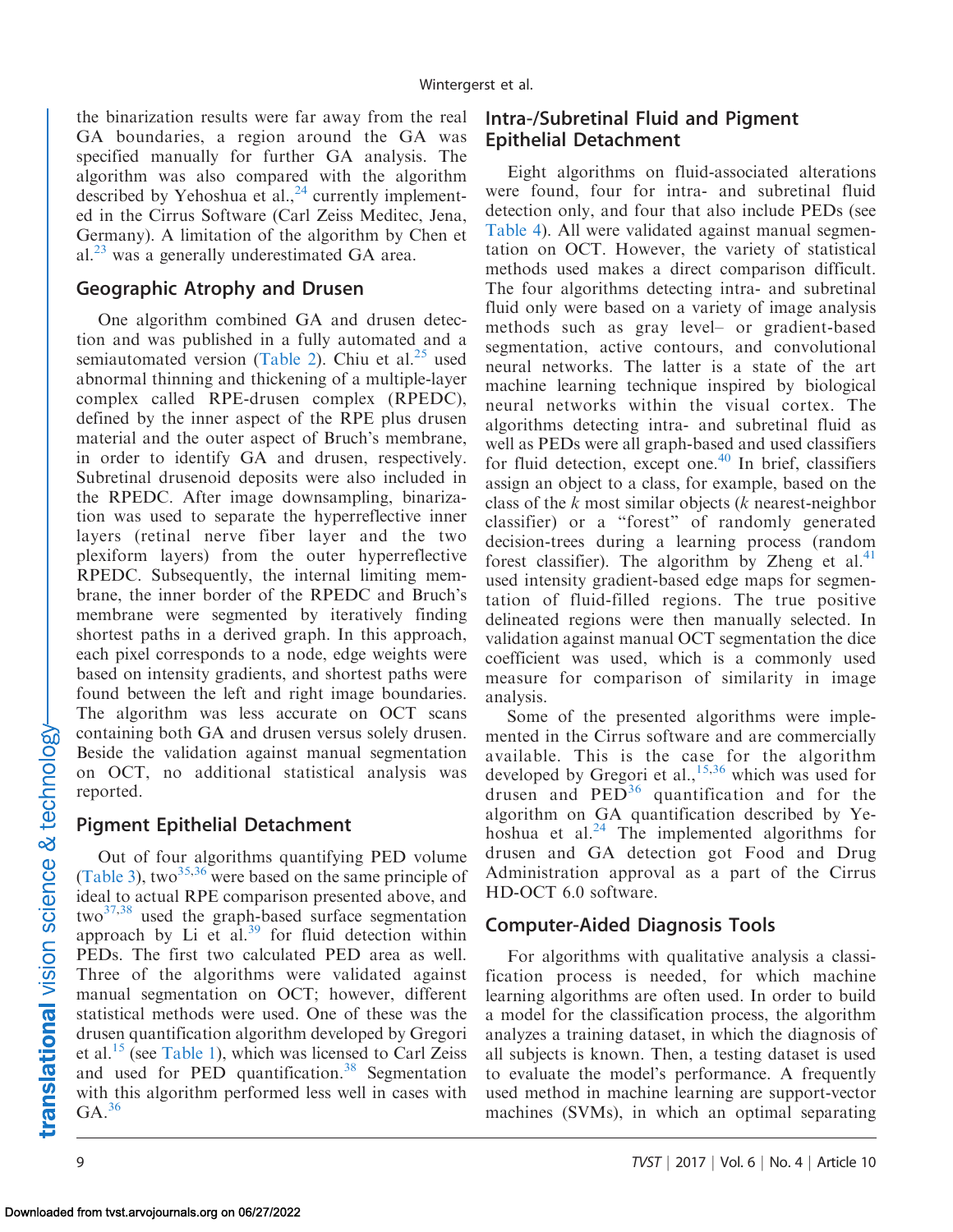<span id="page-9-0"></span>

| mathematical morphology<br>segmentation based on<br>classification, AdaBoost,<br>search of 11 surfaces<br>Multiresolution graph<br>Multiresolution graph<br>search <sup>45,47</sup> for layer<br>defining 10 retinal<br>layers <sup>45</sup><br>segmentation; PED<br>local feature based<br>+ graph cuts <sup>37,48</sup> |
|---------------------------------------------------------------------------------------------------------------------------------------------------------------------------------------------------------------------------------------------------------------------------------------------------------------------------|

Table 3. Algorithms for PED Quantification

Table 3. Algorithms for PED Quantification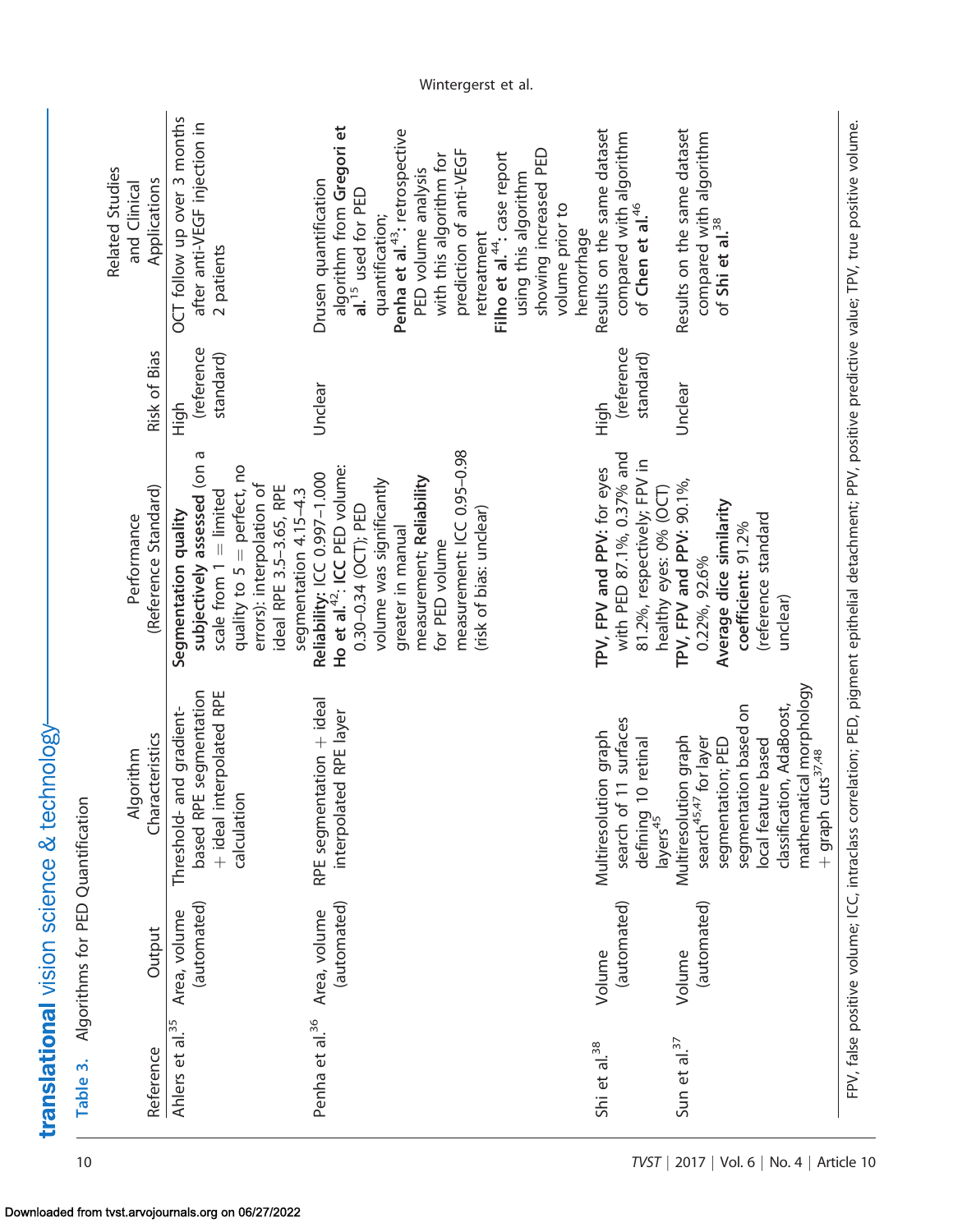### Wintergerst et al.

## <span id="page-10-0"></span>Table 4. Algorithms for Intra- or Subretinal Fluid and PED Quantification

|                                       | Reference                                                                       | Output                          | Algorithm Characteristics                                                                                                                                                                                                                                                                                                            |
|---------------------------------------|---------------------------------------------------------------------------------|---------------------------------|--------------------------------------------------------------------------------------------------------------------------------------------------------------------------------------------------------------------------------------------------------------------------------------------------------------------------------------|
| Intra-/<br>subretinal<br>fluid        | Fernandez et al. <sup>49</sup>                                                  | Area, volume<br>(semiautomated) | Active contours-based segmentation of<br>fluid regions with manual initialization                                                                                                                                                                                                                                                    |
|                                       | Zheng et al. $41$                                                               | Area<br>(semiautomated)         | Gradient-based edge-maps segmentation<br>+ Split Bregman method <sup>50,51</sup> + manual<br>selection (not delineation) of fluid<br>regions                                                                                                                                                                                         |
|                                       | Pilch et al. $52$                                                               | Area, volume<br>(automated)     | Gray-level segmentation based on local<br>feature based k-means cluster analysis and<br>k-nearest neighbor classification <sup>48,53,54</sup>                                                                                                                                                                                        |
|                                       | Schlegl et al.<br>(Schlegel T, et al.<br>IOVS 2015;56: ARVO<br>E-abstract 5920) | Area (automated)                | Convolutional neuronal networks based<br>individual pixel classification as normal,<br>intraretinal fluid, or subretinal fluid <sup>55</sup>                                                                                                                                                                                         |
| $Intra-$<br>subretinal<br>fluid & PED | Dolejší et al. <sup>40</sup>                                                    | Volume<br>(semiautomated)       | Retinal layer and fluid filled region<br>segmentation based on graph search <sup>47</sup><br>with manual initialization                                                                                                                                                                                                              |
|                                       | Chen et al. $46$                                                                | Volume<br>(automated)           | Segmentation of fluid-filled regions with the<br>combination of k nearest-neighbor<br>classification based on 52 features <sup>48</sup> and<br>optimal surface detection <sup>28</sup>                                                                                                                                               |
|                                       | Ding et al. $58$<br>(conference<br>abstract)                                    | Detection<br>(automated)        | Segmentation of intraretinal fluid with a<br>combination of optimal surface<br>detection <sup>28,59</sup> and a variational approach<br>solved using the Split Bregman<br>algorithm <sup>50, 51</sup> ; classification as true or false<br>positive fluid based on shape and intensity<br>features of fluid surrounding area using a |
|                                       | Xu et al. <sup>61</sup>                                                         | Volume<br>(automated)           | random forest classifier <sup>60</sup><br>11-layer segmentation based on graph<br>search, <sup>45</sup> layer-dependent stratified<br>sampling for fluid segmentation with a k<br>nearest-neighbor-classifier <sup>53</sup> based on 52<br>extracted voxel features <sup>48</sup>                                                    |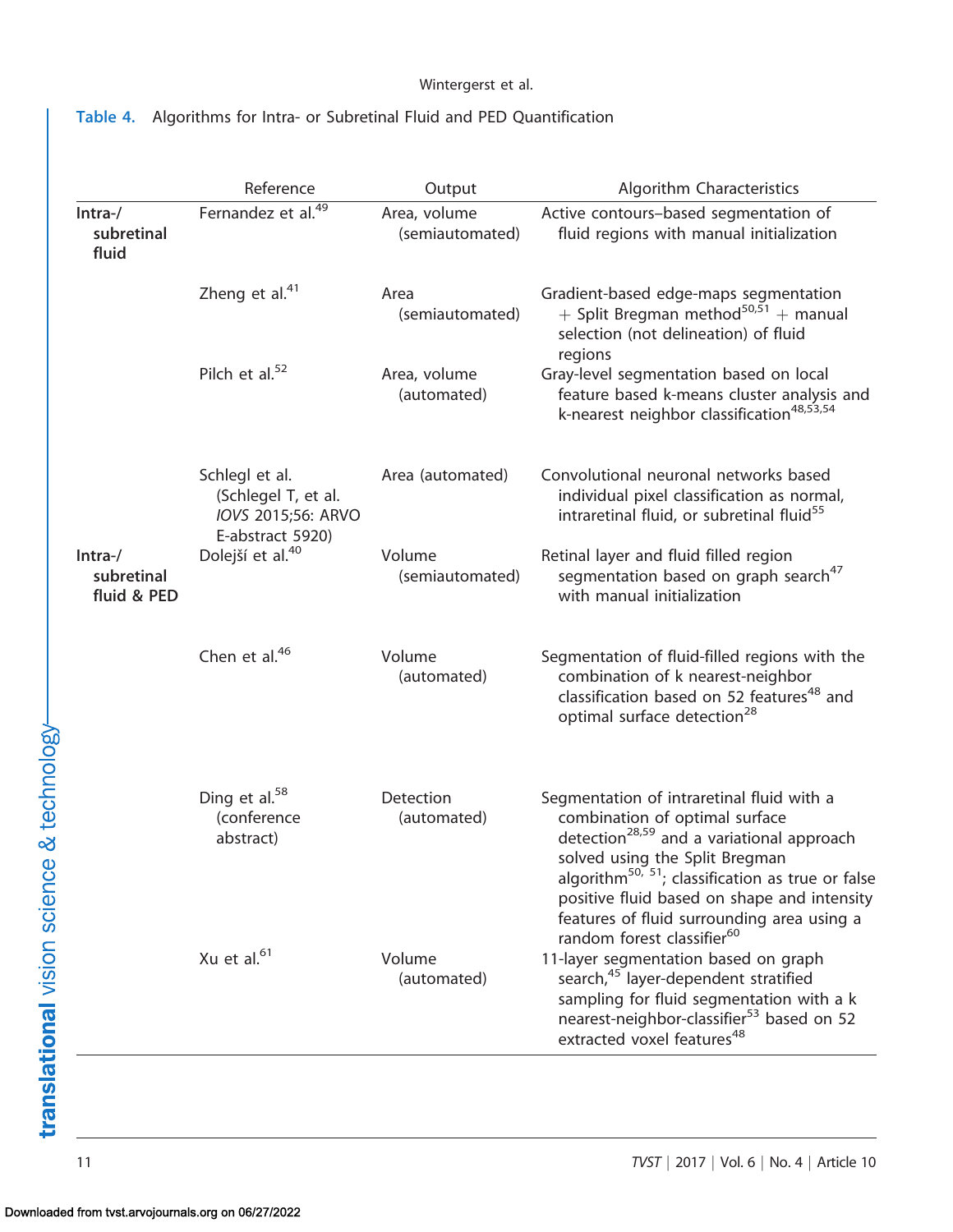Table 4. Extended

|                                       |                                                                                 | Performance                                                                                                                                                                       |                                 | <b>Related Studies</b><br>and Clinical                                                                                                    |
|---------------------------------------|---------------------------------------------------------------------------------|-----------------------------------------------------------------------------------------------------------------------------------------------------------------------------------|---------------------------------|-------------------------------------------------------------------------------------------------------------------------------------------|
|                                       | Reference                                                                       | (Reference Standard)                                                                                                                                                              | Risk of Bias                    | Applications                                                                                                                              |
| $Intra-$<br>subretinal<br>fluid       | Fernandez et al.                                                                | Subjective evaluation: 95% of<br>good or fair segmentation<br>Plot-based comparison with<br>manual segmentation on OCT                                                            | High<br>(reference<br>standard) |                                                                                                                                           |
|                                       | Zheng et al. $41$                                                               | ICC: 0.90-0.98 (OCT)<br>Dice Coefficient: 0.72-0.79 (OCT)<br>Reliability: ICC: 0.998-0.999, Dice<br>coefficient: 0.96-0.98                                                        | Unclear                         |                                                                                                                                           |
|                                       | Pilch et al. <sup>52</sup>                                                      | Bland-Altman plot: discrepancies<br>in area measurements were<br>within the range of the area<br>deviations among the experts<br>(OCT)                                            | Unclear                         | Follow-up of 1<br>patient with serous<br>retinal detachment<br>due to exudative<br>AMD over 4 years                                       |
|                                       | Schlegl et al.<br>(Schlegel T, et al.<br>IOVS 2015;56: ARVO<br>E-abstract 5920) | Overlap accuracy: healthy: 98%;<br>intraretinal fluid: 90%; subretinal<br>fluid: 92% (OCT)                                                                                        | Unclear                         |                                                                                                                                           |
| $Intra-$<br>subretinal<br>fluid & PED | Dolejší et al. <sup>40</sup>                                                    | Coefficient of determination: 0.91 High<br>(previous semiautomated graph-<br>cut algorithm)<br>Reliability: mean volume difference<br>$0.12 \pm 0.2$ mm <sup>3</sup>              | (reference<br>standard)         |                                                                                                                                           |
|                                       | Chen et al. $46$                                                                | CC: 0.95 (OCT)<br>TPV, FPV, and relative volume<br>difference ratio: 86.5%, 1.7%,<br>and 12.8% (OCT)<br>Shi et al.: TPV, FPV, and PPV for<br>PED: 84.1%, 0.44% and 81.2%<br>(OCT) | High<br>(reference<br>standard) | Precursor and<br>related<br>algorithms:<br>Quellec et al. <sup>56</sup><br>Dolejší et al. <sup>40</sup><br>Niemeijer et al. <sup>57</sup> |
|                                       | Ding et al. <sup>58</sup><br>(conference<br>abstract)                           | Sensitivity: 75.2% (OCT)<br><b>PPV: 14.8% (OCT)</b>                                                                                                                               | Unclear                         |                                                                                                                                           |
|                                       | Xu et al. <sup>61</sup>                                                         | Positive and true negative rate:<br>96% and 0.16% (OCT)<br>Coefficient of determination: 0.997<br>(OCT)                                                                           | Unclear                         | Related algorithm:<br>Chen et al. <sup>46</sup>                                                                                           |

PPV, positive predictive value; TPV, true positive volume.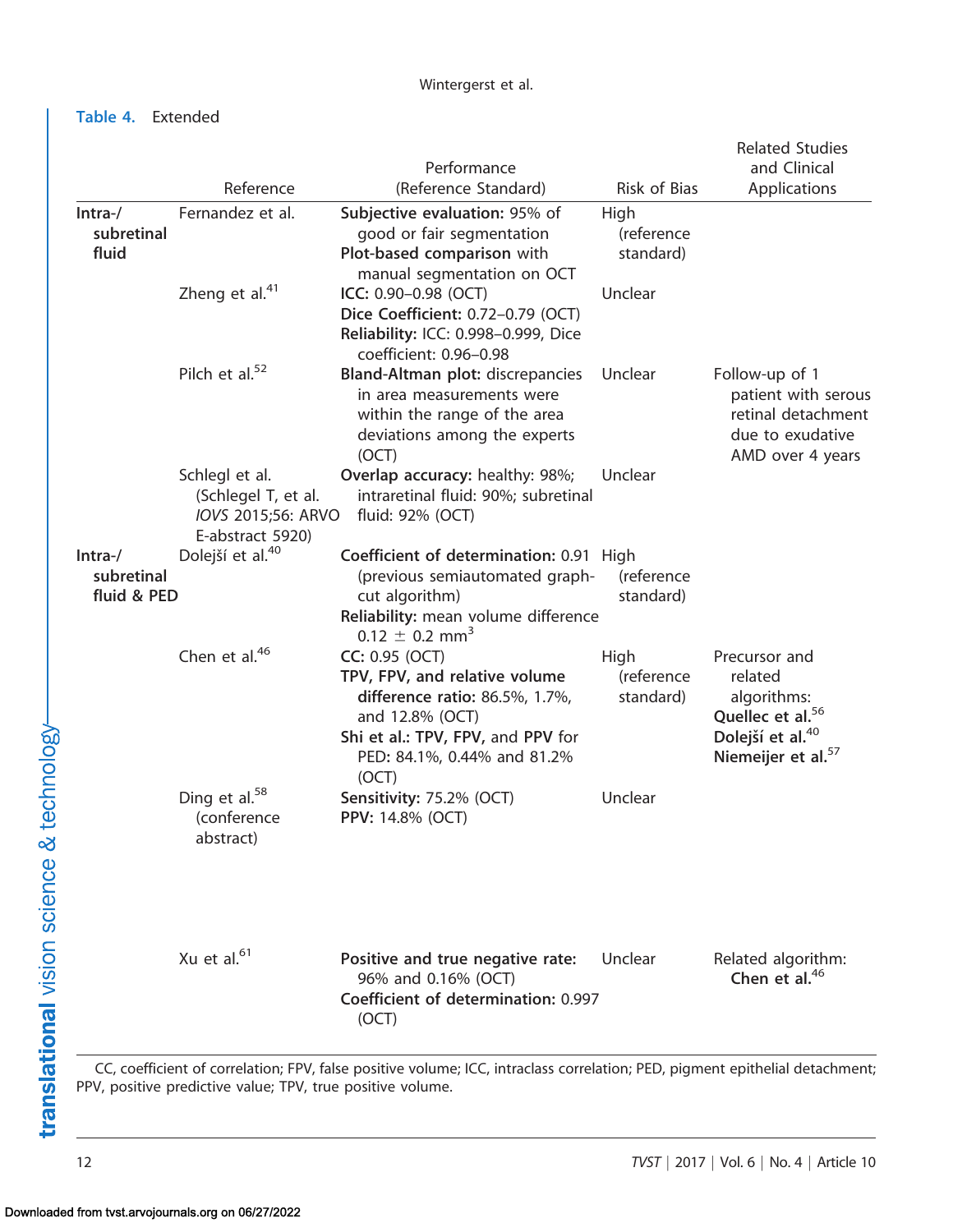linear boundary is generated for classification,  $62$ possibly after implicit nonlinear mapping to a higher-dimensional space. For mapping of the data, any OCT-derived information can be used. Eight CAD tools were identified, seven for AMD and one for PED classification. They had a variety of readouts and used different approaches [\(Table 5](#page-13-0)). Where available, their sensitivity and specificity ranged from 0.58 to 1.0 and 0.64 to 1.0, respectively, against the reference standard of manual classification on OCT. As an example, the algorithm by Srinivasan et al.,  $63$  distinguished between healthy retina, dry AMD, and diabetic macular edema (DME). A relatively small area of the B-scan, consisting of the 150 central A-scans and only the 40 pixels above and 5 pixels below the mean RPE level was cropped for analysis. For classification, histograms of oriented gradients (HOG) descriptors were used. To compute these, the image was divided into small spatial cells. For each cell, a contrastnormalized one-dimensional histogram of the directions of the spatial gradients, weighted by their magnitudes, was calculated. This process was performed four times with different properties. Three SVMs were trained to correctly classify the B-scans based on the extracted HOG features: normal versus AMD, normal versus DME, and AMD versus DME.

# **Discussion**

Most of the algorithms identified perform well when compared with manual grading. However, the samples used for assessment of algorithm quality were small and preselected for the presence of a particular biomarker and the absence of additional pathology in most cases. In addition, availability of high-quality images suitable for algorithm development and assessment was a prerequisite for inclusion into studies. Against this background, available algorithms for the automated detection and quantification of AMD biomarkers on OCT image data are promising; however, further quality assessment as well as assessment of their performance in samples that may contain multiple pathologies, and are thus more representative of a wider utilization are warranted.

Of all AMD biomarkers, GA was detected most robustly, while the greatest variability of performance was observed in algorithms for intra-/subretinal fluid and PED detection. This might be due to a greater diversity of how the biomarker fluid can present on OCT compared with drusen and GA. While the technical approaches for the different algorithms for drusen and GA segmentation are very similar for the respective biomarker, there is a greater variability of image analysis techniques for intra-/subretinal fluid, PED, and CAD tools. This might be due to the availability of very general and easily accessible image analysis approaches for drusen and GA as well as their comparatively uniform appearance on OCT. However, although comparison of the different algorithms reported is difficult due to a lack of standardization in their quality assessment, the best overall performance seems to have been achieved by CAD tools. This is likely the case as the sole step of detecting a pathology might be less prone to errors than the combination of detecting and quantifying it.

The most impeding barrier for the comparison of identified algorithms is the inconsistency in their quality assessment. A substantial number of articles reported repeatability or a numerical comparison of measurements with the reference standard only. For most algorithms, it is unclear whether the development and evaluation of the algorithm was made in separate patient samples, which is necessary in order to prevent risk of bias and achieve reliable validation. A highly relevant question is whether an algorithm can be used in a routine, not preselected patient sample. However, in most of the reviewed studies the patient pool for testing was preselected for the respective pathology (e.g., drusen). While this is reasonable for the first stages of algorithm development, it is not representative of typical AMD patients, in whom multiple AMD biomarkers are present simultaneously. Few algorithms combining analysis of different AMD biomarkers were described so far, like the very general approaches of Chiu et al.<sup>25</sup> on drusen and atrophy and of Chen et al.<sup>[46](#page-17-0)</sup> on ''symptomatic exudate-associated derangements'' including PEDs, intra- and subretinal fluid. Both algorithms actually measured only one feature, which comprised the respective biomarkers (RPEDC thickness in the first and fluid regions in the second).

Algorithms for quantitative analysis of retinal AMD biomarkers are not only available for OCT images but also for other imaging modalities. A significant number of algorithms for the analysis of CFP were extensively reviewed elsewhere.<sup>[74](#page-18-0)</sup> Overall, high accuracy was achieved. These algorithms functioned with image filtering, texture-, threshold-, clustering-, and edge-based detection, and recently also included machine learning technology. In our opinion, the combination of algorithms for different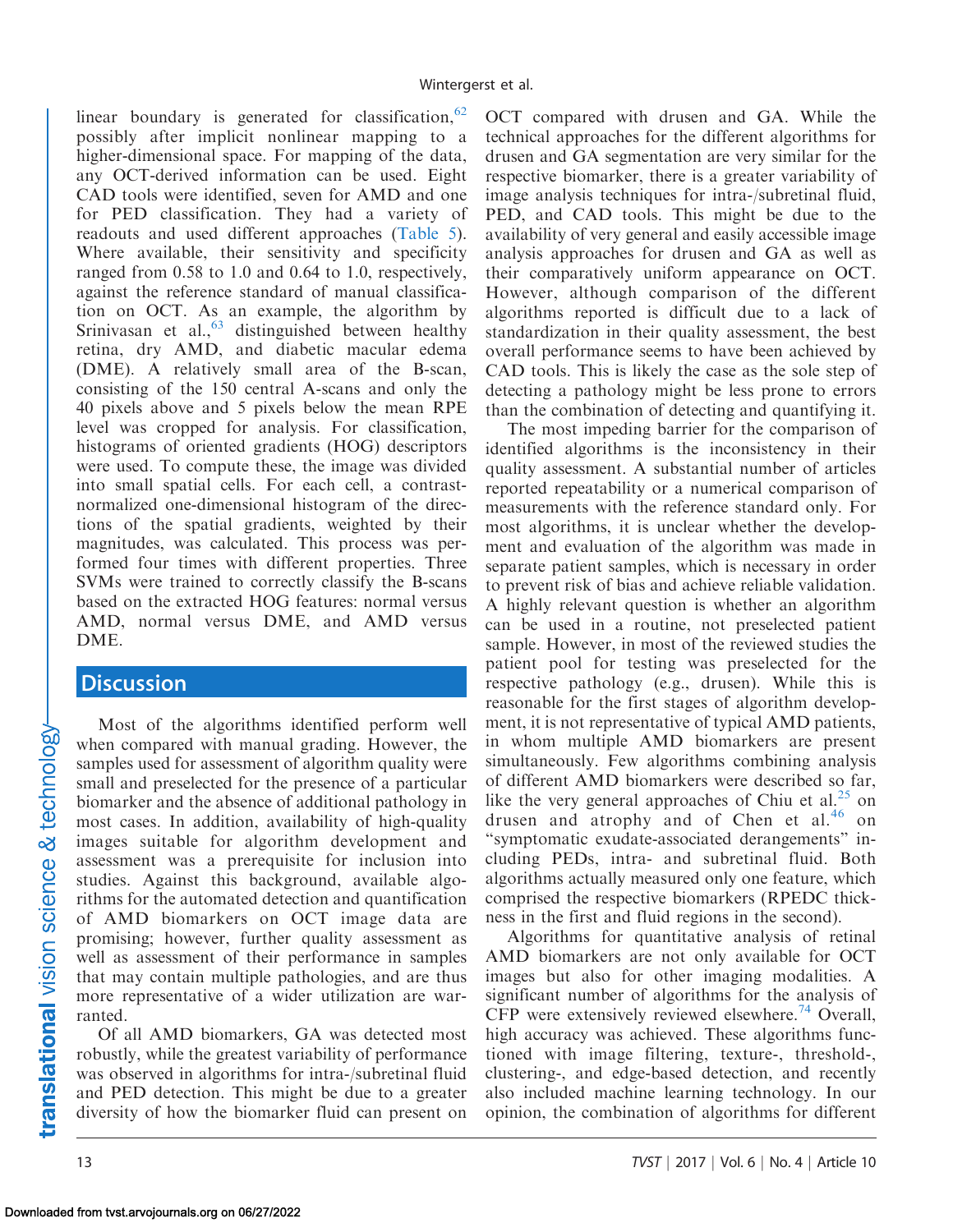<span id="page-13-0"></span>

| Local feature based<br>Detected Biomarker<br>AMD, Macular hole,<br>Algorithms for Qualitative Analysis<br>(semiautomated)                                                                                                         |
|-----------------------------------------------------------------------------------------------------------------------------------------------------------------------------------------------------------------------------------|
| ILM, RPE, and possible<br>generated using C4.5<br>Haar-like features-48,68<br>classification with a<br>based detection of<br>intraretinal fluids,<br>decision tree<br>algorithm <sup>69</sup><br>Exudative AMD<br>(automated)     |
| based on predominant<br>drusenoid type based<br>serous/fibrovascular/<br>individual A-Scan in<br>A-Scan classification<br>Classification of each<br>on mean intensity,<br>PED classification<br>PED classification<br>(automated) |
| local binary pattern<br>classifier based on<br>oriented gradient<br>and histogram of<br>Bayesian network<br>based feature<br>extraction <sup>48,71</sup><br>AMD (automated)                                                       |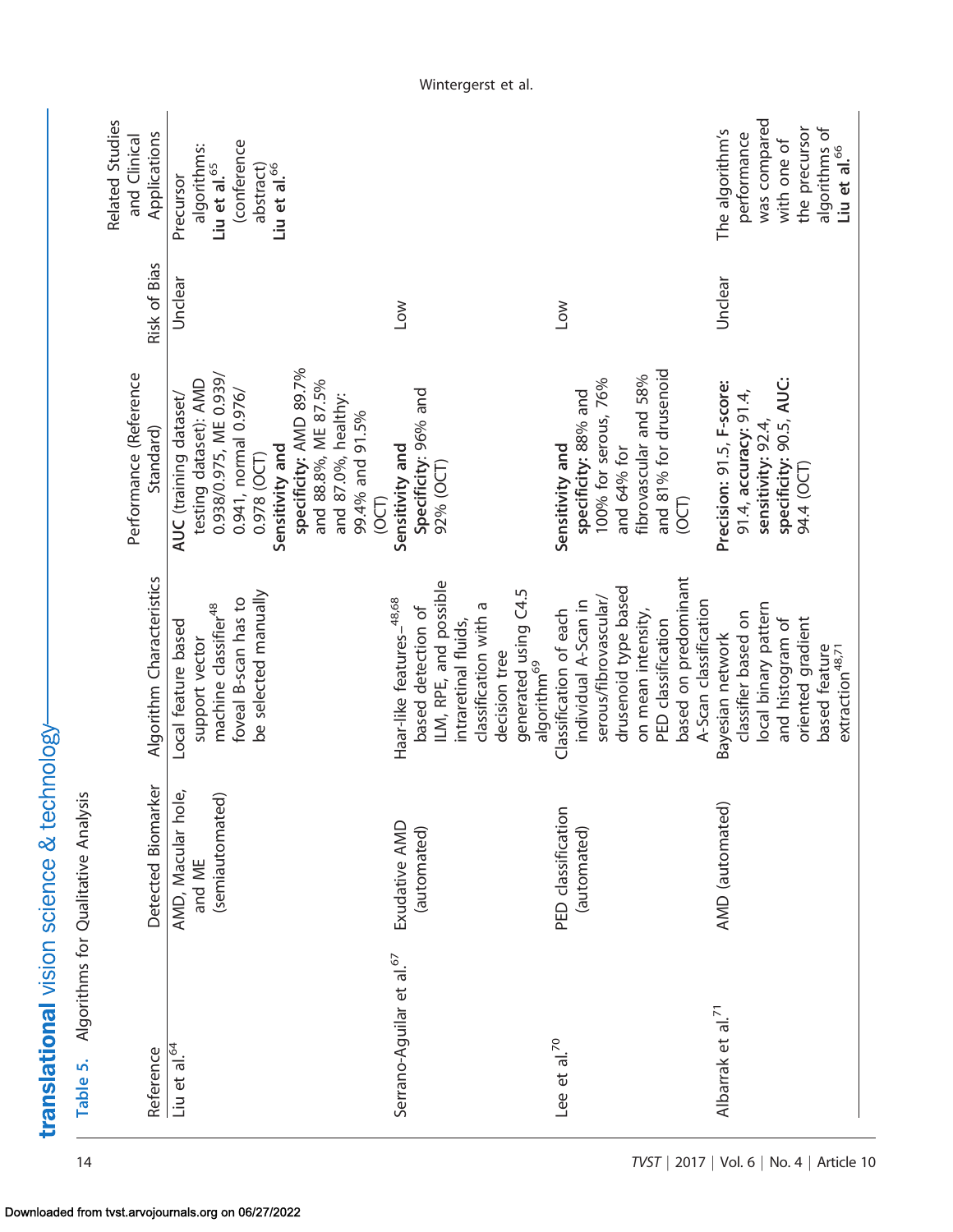| Continued<br>Table 5.           |                                            |                                                                                                                       |                                                  |              |                                                       |
|---------------------------------|--------------------------------------------|-----------------------------------------------------------------------------------------------------------------------|--------------------------------------------------|--------------|-------------------------------------------------------|
| Reference                       | Detected Biomarker                         | Algorithm Characteristics                                                                                             | Performance (Reference<br>Standard)              | Risk of Bias | Related Studies<br>Applications<br>and Clinical       |
| Zhang et al. <sup>72</sup>      | AMD (automated)                            | Custom classifier based<br>extraction using local<br>on a kernel principle<br>component analysis<br>ensemble; feature | Sensitivity: AMD: 91.8%,<br>healthy: 92.3% (OCT) | Unclear      |                                                       |
|                                 |                                            | and multiscale spatial<br>pyramid <sup>48,72</sup><br>binary patterns, local<br>phase quantization,                   |                                                  |              |                                                       |
| Farsiu et al. <sup>33</sup>     | (semiautomated)<br>Intermediate AMD        | graph theory- and<br>Manually corrected<br>dynamic                                                                    | AUC: 0.99 (OCT)                                  | <b>NOT</b>   | quantification<br>of RPEDC;<br>Also                   |
|                                 |                                            | programming-based<br>model regression-<br>segmentation <sup>25</sup> +<br>generalized linear                          |                                                  |              | segmentation;<br>DOCTRAP was<br>Precursor<br>used for |
|                                 |                                            | based classification                                                                                                  |                                                  |              | algorithm: Chiu<br>$et$ al. <sup>25</sup>             |
| Srinivasan et al. <sup>63</sup> | DME or dry AMD<br>(automated)              | Histogram of oriented<br>gradients based<br>support vector                                                            | Sensitivity: AMD 100%,<br>healthy 86.7% (OCT)    | Unclear      |                                                       |
|                                 |                                            | machine classifier                                                                                                    |                                                  |              |                                                       |
| Venhuizen et al. <sup>73</sup>  | AMD (automated)                            | Random forest classifier<br>based on patch                                                                            | AUC: 0.98 (OCT)                                  | Unclear      |                                                       |
|                                 |                                            | occurrence histograms                                                                                                 |                                                  |              |                                                       |
| RPE-drusen-complex.             | AUC, area under the curve; DOCTRAP, Duke O | $\subset$ T retinal analysis program; ILM, internal limiting membrane; PED, pigment epithelial detachment; RPEDC,     |                                                  |              |                                                       |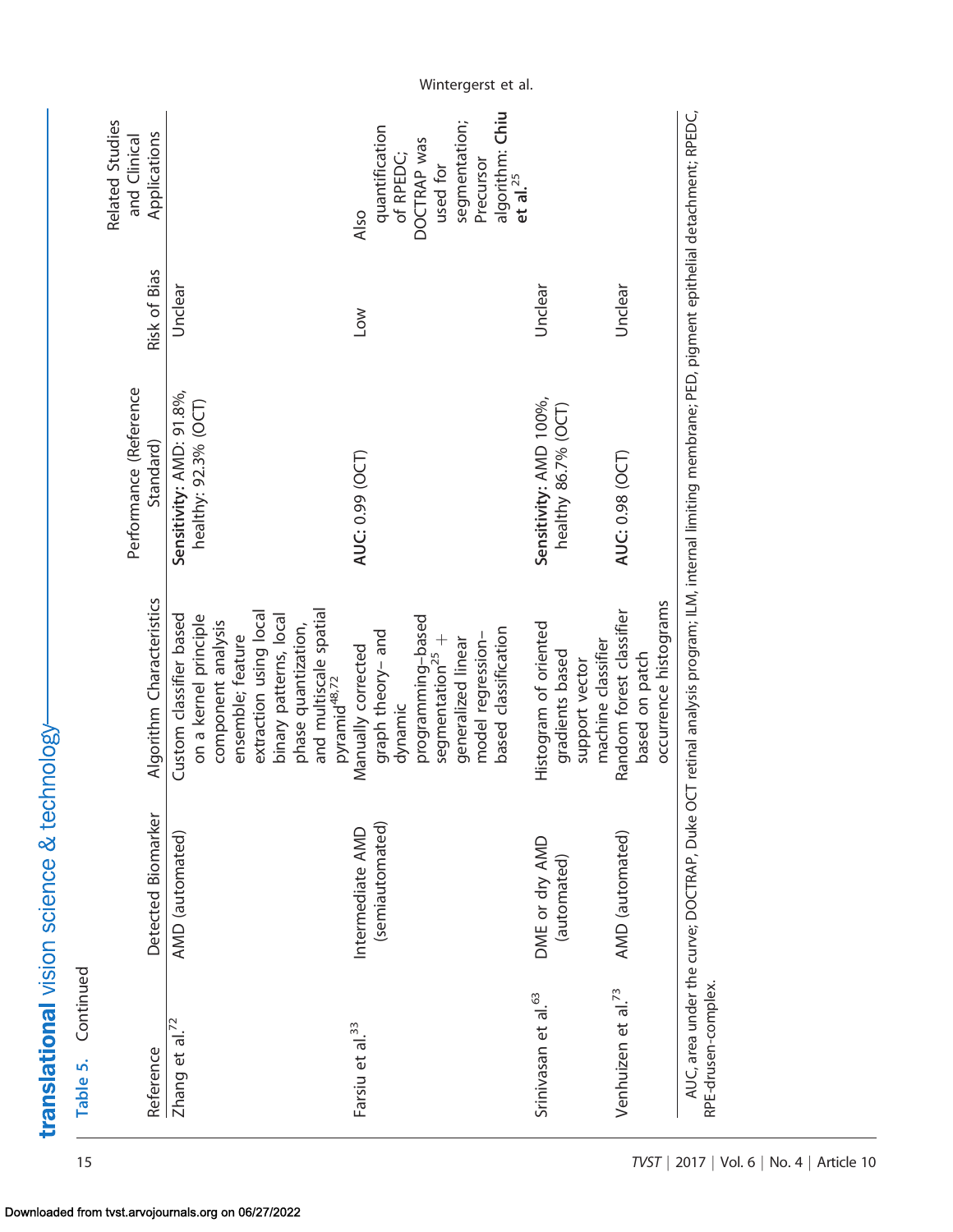<span id="page-15-0"></span>imaging modalities like CFP and OCT would be a promising approach for enhancing algorithm accuracy and allowing comprehensive disease classification.

Most of the drusen quantification algorithms for OCT calculate total drusen area and volume and do not include individual drusen parameters such as size, which are necessary for AMD classification (see [Table](#page-3-0) [1](#page-3-0)). Interesting exceptions are two algorithms, in which individual drusen size was assessed.<sup>[11,12](#page-16-0)</sup> Diniz et al.<sup>[12](#page-16-0)</sup> differentiated small  $(<63 \text{ µm})$ , intermediate  $(63-125)$  $\mu$ m), and large ( $>125 \mu$ m) drusen, however individual drusen size was just roughly estimated under the assumption of all drusen being perfect circles (area  $=$  $\pi r^2 \rightarrow$  diameter = 2 r). Another study classified AMD on OCT according to the Age-related Eye Disease Study Grading System (AGS) using maximum drusen size and percentage of drusen area within the AGS  $grid.$ <sup>[11](#page-16-0)</sup> These two algorithms are promising examples of how automated OCT analysis can be implemented in AMD classification of early and intermediate AMD. Classification is also available for other AMD stages: CAD tools are capable of distinguishing between healthy and early  $\text{AMD}^{33}$  $\text{AMD}^{33}$  $\text{AMD}^{33}$  and healthy and exudative AMD (Schlegl T, et al. IOVS 2015;56: ARVO E-abstract 5920).  $64,67$  A classifier able to differentiate early from advanced AMD is the next step. There is already one algorithm, which partially fulfills this and can discriminate between DME and early AMD.<sup>[63](#page-18-0)</sup> As ME can also be due to exudative AMD, this algorithm might also be capable to differentiate early from wet AMD. Other algorithms for OCT analysis for relatively unspecific retinal biomarkers like intraretinal fluid were developed for unrelated pathology, but might function similarly well in AMD (e.g., for cystoid ME in vitreoretinal disease<sup>[75](#page-18-0)</sup> and for microcystic ME in multiple sclero- $\sin^{76}$ ).

So far, no automated quantification of other retinal AMD biomarkers like pigmentary abnormalities, reticular pseudodrusen (RPD), changes preceding GA, and choroidal neovascularization (CNV) is available. However, pigmentary changes can be identified on OCT with a sensitivity of 66.5% and specificity of 78.7% using hyperreflectivity.<sup>[77](#page-19-0)</sup> The algorithm for combined drusen and GA detection mentioned above<sup>[25](#page-16-0)</sup> includes possible RDP within the analyzed RPEDC, yet differentiation from conventional drusen is not possible. One study quantified drusen-associated photoreceptor layer thinning semi-automatically.<sup>[78](#page-19-0)</sup>

The strengths of this first review on automated OCT image analysis of AMD retinal biomarkers are its systematic approach and the standardized quality assessment of included algorithms. The main limitation of this study is the absence of a uniform quality assessment due to an inconsistent assessment of algorithm quality and performance across studies.

In conclusion, automated analysis of AMD biomarkers on OCT is promising; however, type and quality of reported algorithm validation vary substantially and most validation has been performed in preselected patients only. The development of algorithms for combined, simultaneous analysis of multiple AMD biomarkers including AMD staging and the agreement on standardized validation procedures would be of considerable translational value for the clinician and the clinical researcher.

# Acknowledgments

This research did not receive any specific grant from funding agencies in the public, commercial, or not-for-profit sectors.

Disclosure: M.W.M. Wintergerst, None; T. Schultz, None; J. Birtel, None; A.K. Schuster, None; N. Pfeiffer, None; S. Schmitz-Valckenberg, None; F.G. Holz, None; R.P. Finger, None

### References

- 1. Klein R, Klein BE, Linton KL. Prevalence of agerelated maculopathy. The Beaver Dam Eye Study. Ophthalmology. 1992;99:933–943.
- 2. Hee MR, Puliafito CA, Duker JS, et al. Topography of diabetic macular edema with optical coherence tomography. Ophthalmology. 1998;105:360–370.
- 3. Schlanitz FG, Ahlers C, Sacu S, et al. Performance of drusen detection by spectral-domain optical coherence tomography. Invest Ophthalmol Vis Sci. 2010;51:6715–6721.
- 4. Schuetze C, Ahlers C, Sacu S, et al. Performance of OCT segmentation procedures to assess morphology and extension in geographic atrophy. Acta Ophthalmol. 2011;89:235–240.
- 5. Penha FM, Gregori G, Yehoshua Z, Feuer WJ, Rosenfeld PJ. Identifying the boundaries of retinal pigment epithelial detachments using two spectral-domain optical coherence tomography instruments. Ophthalmic Surg Lasers Imaging Retina. 2013;44:10–16.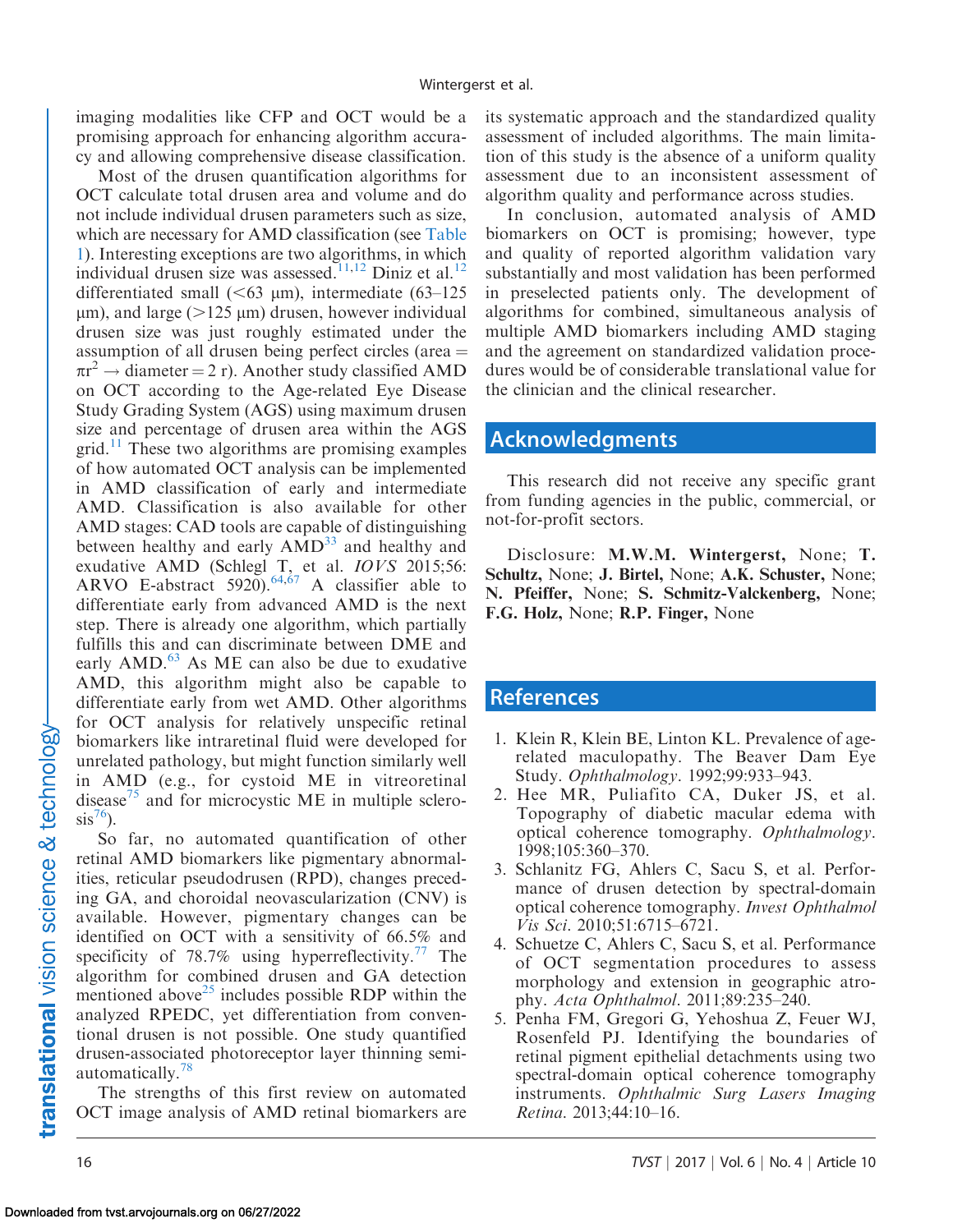- <span id="page-16-0"></span>6. Jain N, Farsiu S, Khanifar AA, et al. Quantitative comparison of drusen segmented on SD-OCT versus drusen delineated on color fundus photographs. Invest Ophthalmol Vis Sci. 2010;51:4875– 4883.
- 7. Farsiu S, Chiu SJ, Izatt JA, Toth CA. Fast detection and segmentation of drusen in retinal optical coherence tomography images. Proc. SPIE 6844, Ophthalmic Technologies XVIII, 68440D February 11, 2008; doi:10.1117/12. 768624.
- 8. Kass M, Witkin A, Terzopoulos D. Snakes: active contour models. Int J Comp Vis. 1988;1:321–331.
- 9. Chen Q, Leng T, Zheng L, et al. Automated drusen segmentation and quantification in SD-OCT images. Med Image Anal. 2013;17:1058– 1072.
- 10. de Sisternes L, Simon N, Tibshirani R, Leng T, Rubin DL. Quantitative SD-OCT imaging biomarkers as indicators of age-related macular degeneration progression. Invest Ophthalmol Vis Sci. 2014;55:7093-7103.
- 11. Iwama D, Hangai M, Ooto S, et al. Automated assessment of drusen using three-dimensional spectral-domain optical coherence tomography. Invest Ophthalmol Vis Sci. 2012;53:1576–1583.
- 12. Diniz B, Ribeiro R, Heussen FM, Maia M, Sadda S. Drusen measurements comparison by fundus photograph manual delineation versus optical coherence tomography retinal pigment epithelial segmentation automated analysis. Retina. 2014; 34:55–62.
- 13. Dijkstra EW. A note on two problems in connexion with graphs. Numerische Mathematik. 1959;1:269–271.
- 14. Toth CA, Farsiu S, Chiu SJ, Khanifar AA, Izatt JA. Automatic drusen segmentation and characterization in spectral domain optical coherence tomography (SDOCT) images of AMD eyes. Invest Ophthalmol Vis Sci. 2008;49:5394–5394.
- 15. Gregori G, Wang F, Rosenfeld PJ, et al. Spectral domain optical coherence tomography imaging of drusen in nonexudative age-related macular degeneration. Ophthalmology. 2011;118:1373– 1379.
- 16. Nittala MG, Ruiz-Garcia H, Sadda SR. Accuracy and reproducibility of automated drusen segmentation in eyes with non-neovascular age-related macular degeneration. Invest Ophthalmol Vis Sci. 2012;53:8319–8324.
- 17. Yehoshua Z, Gregori G, Sadda SR, et al. Comparison of drusen area detected by spectral domain optical coherence tomography and color

fundus imaging. *Invest Ophthalmol Vis Sci.* 2013; 54:2429–2434.

- 18. Gregori G, Yehoshua Z, Garcia CAD, et al. Change in drusen area over time compared using spectral-domain optical coherence tomography and color fundus imaging. Invest Ophthalmol Vis Sci. 2014;55:7662-7668.
- 19. Yehoshua Z, Wang F, Rosenfeld PJ, Penha FM, Feuer WJ, Gregori G. Natural history of drusen morphology in age-related macular degeneration using spectral domain optical coherence tomography. Ophthalmology. 2011;118:2434–2441.
- 20. Nathoo NA, Or C, Young M, et al. Optical coherence tomography-based measurement of drusen load predicts development of advanced age-related macular degeneration. Am J Ophthalmol. 2014;158:757–761.
- 21. Diniz B, Rodger DC, Chavali VR, et al. Drusen and RPE atrophy automated quantification by optical coherence tomography in an elderly population. Eye. 2015;29:272–279.
- 22. Ishikawa H, Stein DM, Wollstein G, Beaton S, Fujimoto JG, Schuman JS. Macular segmentation with optical coherence tomography. Invest Ophthalmol Vis Sci. 2005;46:2012–2017.
- 23. Chen Q, de Sisternes L, Leng T, Zheng L, Kutzscher L, Rubin DL. Semi-automatic geographic atrophy segmentation for SD-OCT images. Biomed Opt Express. 2013;4:2729–2750.
- 24. Yehoshua Z, Garcia Filho CAA, Penha FM, et al. Comparison of geographic atrophy measurements from the oct fundus image and the sub-RPE slab image. Ophthalmic Surg Lasers Imaging Retina. 2013;44:127–132.
- 25. Chiu SJ, Izatt JA, O'Connell RV, Winter KP, Toth CA, Farsiu S. Validated automatic segmentation of AMD pathology including drusen and geographic atrophy in SD-OCT images. Invest Ophthalmol Vis Sci. 2012;53:53–61.
- 26. Tsechpenakis G, Lujan B, Martinez O, Gregori G, Rosenfeld PJ. Geometric deformable model driven by CoCRFs: application to optical coherence tomography. Med Image Comput Comput Assist Interv. 2008;11:883–891.
- 27. Hu ZH, Medioni GG, Hernandez M, Hariri A, Wu XD, Sadda SR. Segmentation of the geographic atrophy in spectral-domain optical coherence tomography and fundus autofluorescence images. Invest Ophthalmol Vis Sci. 2013;54:8375– 8383.
- 28. Li K, Wu X, Chen DZ, Sonka M. Optimal surface segmentation in volumetric images-a graph-theoretic approach. IEEE Trans Pattern Anal Mach Intell. 2006;28:119–134.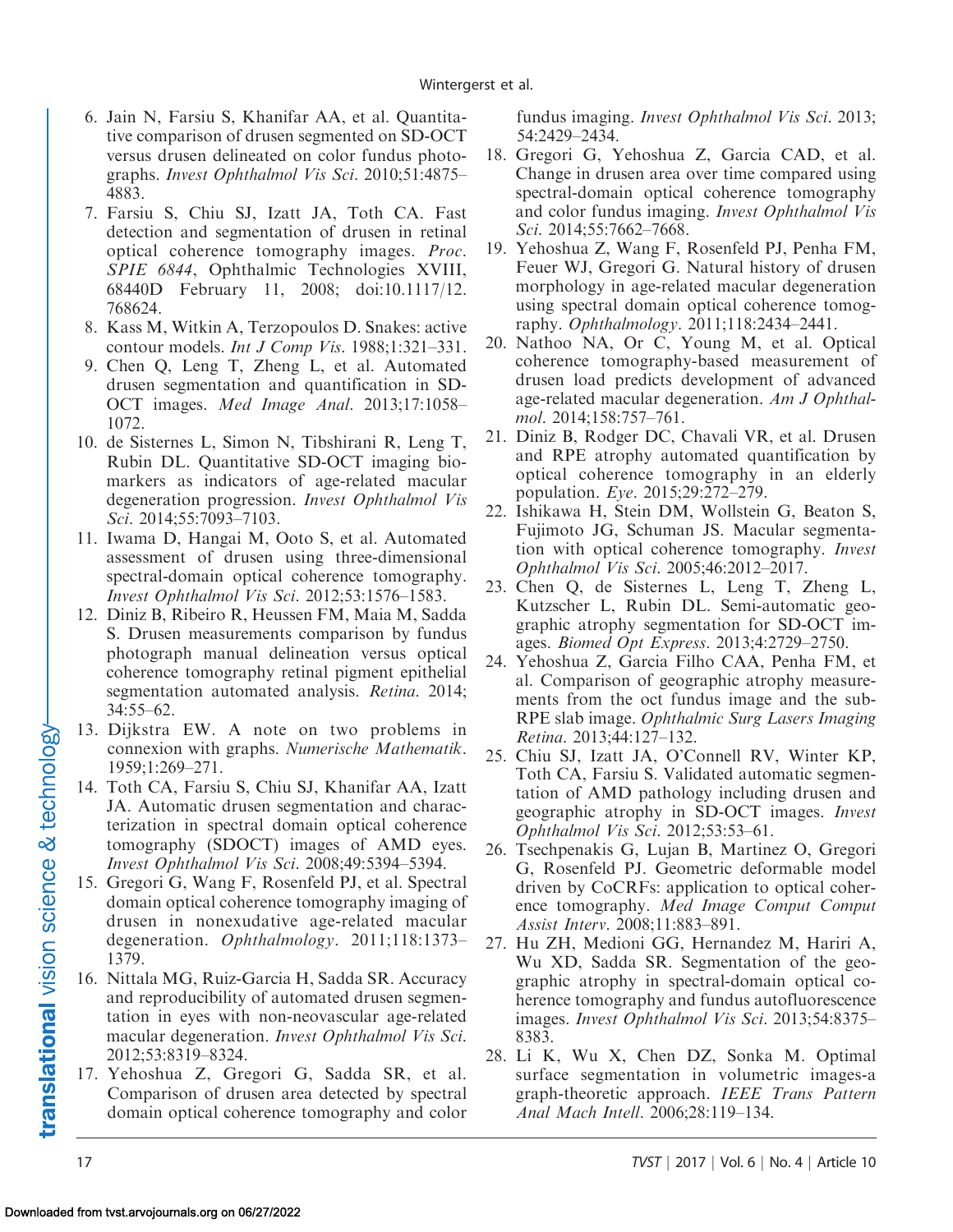- <span id="page-17-0"></span>29. Gibou F, Fedkiw R, Caflisch R, Osher S. A level set approach for the numerical simulation of dendritic growth. J Sci Comp. 2003;19:183–199.
- 30. Sethian JA. Level Set Methods and Fast Marching Methods: Evolving Interfaces in Computational Geometry, Fluid Mechanics, Computer Vision, and Materials Science. New York: Cambridge University Press; 1999.
- 31. Niu S, de Sisternes L, Chen Q, Leng T, Rubin DL. Automated geographic atrophy segmentation for SD-OCT images using region-based C-V model via local similarity factor. Biomed Opt Express. 2016;7:581–600.
- 32. Chiu SJ, Li XT, Nicholas P, Toth CA, Izatt JA, Farsiu S. Automatic segmentation of seven retinal layers in SDOCT images congruent with expert manual segmentation. Opt Express. 2010; 18:19413–19428.
- 33. Farsiu S, Chiu SJ, O'Connell RV, et al. Quantitative classification of eyes with and without intermediate age-related macular degeneration using optical coherence tomography. Ophthalmology. 2014;121:162–172.
- 34. Folgar FA, Yuan EL, Sevilla MB, et al. Drusen Volume and retinal pigment epithelium abnormal thinning volume predict 2-year progression of age-related macular degeneration. Ophthalmology. 2016;123:39–50, e31.
- 35. Ahlers C, Simader C, Geitzenauer W, et al. Automatic segmentation in three-dimensional analysis of fibrovascular pigmentepithelial detachment using high-definition optical coherence tomography. Br J Ophthalmol. 2008;92: 197–203.
- 36. Penha FM, Rosenfeld PJ, Gregori G, et al. Quantitative imaging of retinal pigment epithelial detachments using spectral-domain optical coherence tomography. Am J Ophthalmol. 2012;153: 515–523.
- 37. Sun Z, Chen H, Shi F, et al. An automated framework for 3D serous pigment epithelium detachment segmentation in SD-OCT images. Sci Reports. 2016;6:21739.
- 38. Shi F, Chen X, Zhao H, et al. Automated 3-D retinal layer segmentation of macular optical coherence tomography images with serous pigment epithelial detachments. IEEE Trans Med Imaging. 2014;34:441–452.
- 39. Li K, Wu X, Chen DZ, Sonka M. Optimal surface segmentation in volumetric images–a graph-theoretic approach. IEEE Trans Pattern Anal Mach Intell. 2006;28:119–134.
- 40. Dolejší M, Abràmoff MD, Sonka M, Kybic J. Semi-automated segmentation of symptomatic

exudate-associated derangements (SEADs) in 3D OCT using layer segmentation. Presented at: Biosignal 2010, June 2010, Brno, Czech Republic.

- 41. Zheng Y, Sahni J, Campa C, Stangos AN, Raj A, Harding SP. Computerized assessment of intraretinal and subretinal fluid regions in spectral-domain optical coherence tomography images of the retina. Am J Ophthalmol. 2013;155: 277–286.
- 42. Ho J, Adhi M, Baumal C, et al. Agreement and reproducibility of retinal pigment epithelial detachment volumetric measurements through optical coherence tomography. Retina. 2015;35:467– 472.
- 43. Penha FM, Gregori G, Filho C, Yehoshua Z, Feuer WJ, Rosenfeld PJ. Quantitative changes in retinal pigment epithelial detachments as a predictor for retreatment with anti-VEGF therapy. Retina. 2013;33:459–466.
- 44. Filho C, Penha FM, Gregori G, Rosenfeld PJ. Increasing volume of a retinal pigmented epithelial detachment as a predictor of submacular hemorrhage during anti-VEGF therapy. Ophthalmic Surg Lasers Imaging Retina. 2013;44: 204–207.
- 45. Lee KM. Segmentations of the Intraretinal Surfaces, Optic Disc and Retinal Blood Vessels in 3D-OCT Scans [doctoral thesis]. Iowa City, IA: University of Iowa; 2009.
- 46. Chen X, Niemeijer M, Zhang L, Lee K, Abramoff MD, Sonka M. Three-dimensional segmentation of fluid-associated abnormalities in retinal OCT: probability constrained graph-searchgraph-cut. IEEE Trans Med Imag. 2012;31: 1521–1531.
- 47. Boykov Y, Veksler O, Zabih R. Fast approximate energy minimization via graph cuts. IEEE Trans Pattern Anal Mach Intell. 2001;23:1222– 1239.
- 48. Haralick RM, Shanmugam K. Textural features for image classification. IEEE Transactions Syst Man Cybern B Cybern. 1973;610–621.
- 49. Fernandez DC. Delineating fluid-filled region boundaries in optical coherence tomography images of the retina. IEEE Trans Med Imag. 2005;24:929–945.
- 50. Goldstein T, Bresson X, Osher S. Geometric applications of the split Bregman method: segmentation and surface reconstruction. *J Sci* Comp. 2010;45:272–293.
- 51. Goldstein T, Osher S. The split Bregman method for L1-regularized problems. SIAM J Imag Sci. 2009;2:323–343.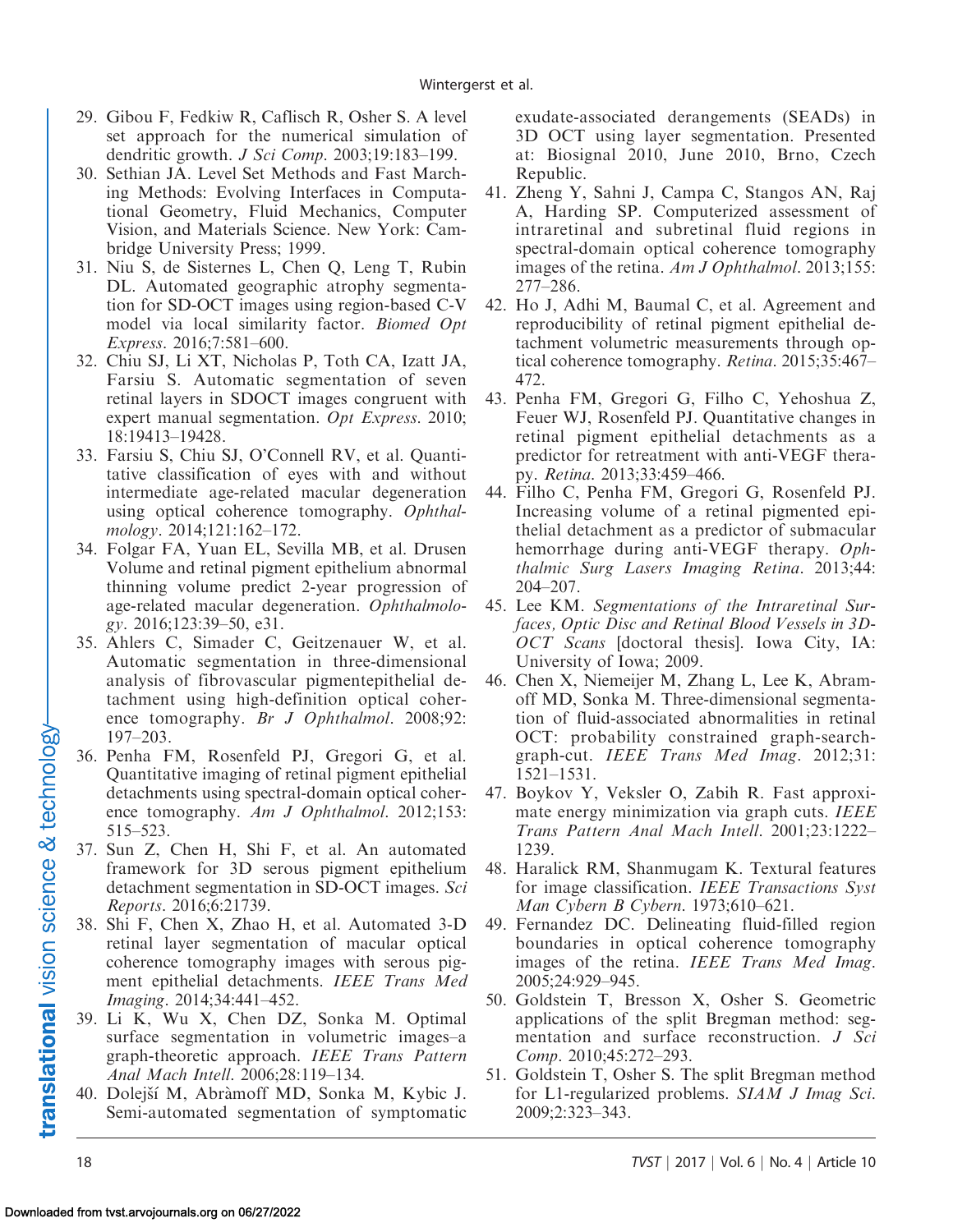- <span id="page-18-0"></span>52. Pilch M, Stieger K, Wenner Y, et al. Automated segmentation of pathological cavities in optical coherence tomography scans. Invest Ophthalmol Vis Sci. 2013;54:4385–4393.
- 53. Cover T, Hart P. Nearest neighbor pattern classification. IEEE Trans Inf Theory. 1967;13: 21–27.
- 54. Hartigan JA. Statistical theory in clustering. J Classification. 1985;2:63–76.
- 55. LeCun Y, Bottou L, Bengio Y, Haffner P. Gradient-based learning applied to document recognition. Proc IEEE. 1998;86:2278–2324.
- 56. Quellec G, Lee K, Dolejsi M, Garvin MK, Abramoff MD, Sonka M. Three-dimensional analysis of retinal layer texture: identification of fluid-filled regions in SD-OCT of the macula. IEEE Trans Med Imag. 2010;29:1321–1330.
- 57. Niemeijer M, Lee K, Chen X, Zhang L, Sonka M, Abramoff MD. Automated estimation of fluid volume in 3D OCT scans of patients with CNV due to AMD. Invest Ophthalmol Vis Sci. 2012;53: 4074–4074.
- 58. Ding W, Young M, Bourgault S, et al. Automatic detection of subretinal fluid and sub-retinal pigment epithelium fluid in optical coherence tomography images. Conf Proc IEEE Eng Med Biol Soc. 2013;2013:7388–7391.
- 59. Garvin MK, Abramoff MD, Kardon R, Russell SR, Wu X, Sonka M. Intraretinal layer segmentation of macular optical coherence tomography images using optimal 3-D graph search. *IEEE* Trans Med Imag. 2008;27:1495–1505.
- 60. Breiman L. Random forests. Machine Learning. 2001;45:5–32.
- 61. Xu X, Lee K, Zhang L, Sonka M, Abramoff MD. Stratified sampling voxel classification for segmentation of intraretinal and subretinal fluid in longitudinal clinical OCT data. IEEE Trans Med Imag. 2015;34:1616–1623.
- 62. Vapnik V. The Nature of Statistical Learning Theory. New York: Springer; 1995.
- 63. Srinivasan PP, Kim LA, Mettu PS, et al. Fully automated detection of diabetic macular edema and dry age-related macular degeneration from optical coherence tomography images. Biomed Opt Express. 2014;5:3568–3577.
- 64. Liu YY, Ishikawa H, Chen M, et al. Computerized macular pathology diagnosis in spectral domain optical coherence tomography scans based on multiscale texture and shape features. Invest Ophthalmol Vis Sci. 2011;52:8316–8322.
- 65. Liu YY, Chen M, Ishikawa H, Wollstein G, Schuman JS, Rehg JM. Automated macular pathology diagnosis in retinal OCT images using

multi-scale spatial pyramid with local binary patterns. Med Image Anal. 2011;15:748–759.

- 66. Liu YY, Chen M, Ishikawa H, Wollstein G, Schuman JS, Rehg JM. Automated macular pathology diagnosis in retinal OCT images using multi-scale spatial pyramid and local binary patterns in texture and shape encoding. Med Image Anal. 2011;15:748–759.
- 67. Serrano-Aguilar P, Abreu R, Anton-Canalis L, et al. Development and validation of a computer-aided diagnostic tool to screen for agerelated macular degeneration by optical coherence tomography. Br J Ophthalmol. 2012;96: 503–507.
- 68. Viola P, Jones M. Rapid Object Detection Using a Boosted Cascade of Simple Features. Presented at: Proceedings of the 2001 IEEE international Conference on Symposium on Biomedical Imaging: Computer Vision and Pattern Recognition. December, 2001; Kauai, HI.
- 69. Quinlan J. C4.5 Programs for Machine Learning. Burlington, MA: Morgan Kaufmann Publishers; 1993.
- 70. Lee SY, Stetson PF, Ruiz-Garcia H, Heussen FM, Sadda SR. Automated characterization of pigment epithelial detachment by optical coherence tomography. Invest Ophthalmol Vis Sci. 2012;53:164–170.
- 71. Albarrak A, Coenen F, Zheng Y. Age-related macular degeneration identification in volumetric optical coherence tomography using decomposition and local feature extraction. Presented at the 17th Annual Conference in Medical Image Understanding and Analysis (MIUA), July 2013, University of Birmingham, Birmingham, UK.
- 72. Zhang Y, Zhang B, Coenen F, Xiao J, Lu W. One-class kernel subspace ensemble for medical image classification. EURASIP J Adv Signal Process. 2014;2014:1–13.
- 73. Venhuizen FG, van Ginneken B, Bloemen B, et al. Automated age-related macular degeneration classification in OCT using unsupervised feature learning. Proc SPIE. 2015:94141I;94141I–94147I.
- 74. Kanagasingam Y, Bhuiyan A, Abramoff MD, Smith RT, Goldschmidt L, Wong TY. Progress on retinal image analysis for age related macular degeneration. Prog Retin Eye Res. 2014;38:20– 42.
- 75. Wilkins GR, Houghton OM, Oldenburg AL. Automated segmentation of intraretinal cystoid fluid in optical coherence tomography. IEEE Trans Biomed Eng. 2012;59:1109–1114.